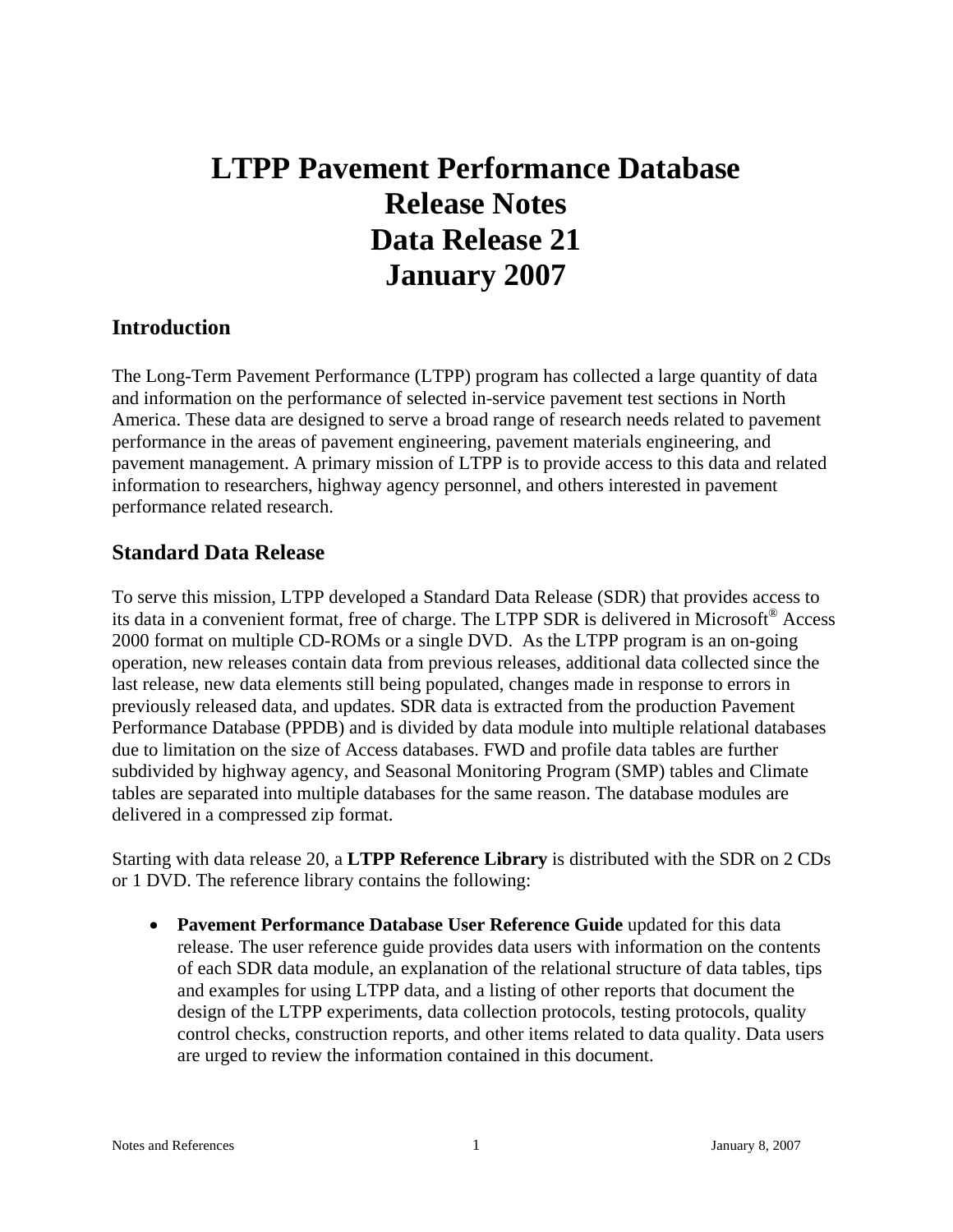- **LTPP Information Management System, IMS Quality Control Checks.** This document contains a listing of all of the automated data quality control checks performed on data after entry into the PPDB.
- **Table Navigator Software** updated for this data release. The Table Navigator software is a stand alone program that provides a point and click user interface to descriptions of all tables included in the data release, descriptions of all fields included in all table, and meaning of codes stored in code fields.
- **ESALCalc Software.** The ESALCalc software provides a tool for a data user to compute 18-kip (80-kN) Equivalent Single Axle Load applications on an annual basis based on the AASHTO86 formulation. In order to run the program, a user must assemble the input database from tables contained in the SDR. Instructions are contained in the ESALCalc user guide on how to prepare this database.
- **LTPP Data Analysis Reports**. LTPP data analysis reports published by FHWA are included in the reference library. Some of these reports document algorithms used to populate tables containing computed parameters such as rut depth.
- **LTPP Data Collection Guides**. LTPP is in the process of updating its data collection guidelines to reflect changes that have occurred over time. The most current versions of the data collection guides are included.
- **SHRP LTPP Documents**. The LTPP documents developed under the Strategic Highway Research Program that document many of the early planning efforts and analyses are contained in this portion of the library.
- **Data Analysis/Operations Feedback Report (DAOFR).** A Data feedback report form is included that a user can use to report errors in the data. A user is encouraged to contact LTPP customer service before submitting such a DAOFR to ascertain if the issue is truly an error or a data misunderstanding.
- **LTPP Products Information**
- **Other LTPP documents**

Data users can also find updated information about the LTPP program at the LTPP web site at http://www.fhwa.dot.gov/pavement/ltpp/. A DAOFR and satisfaction questionnaire can also be accessed on this web site.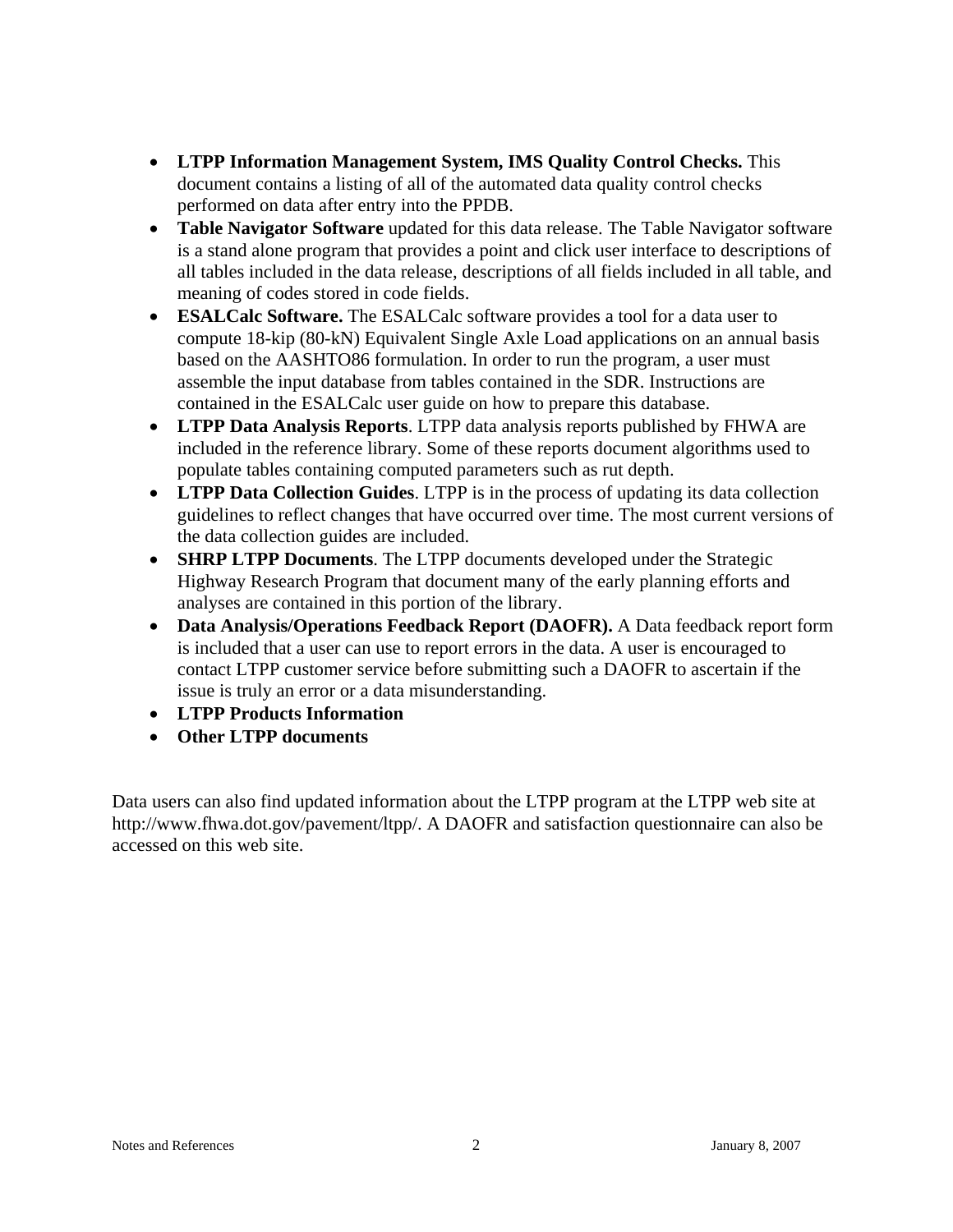Data users can contact the LTPP Customer Support Service Center with questions, comments, and requests for more copies of the SDR or other LTPP information by phone at (202) 493-3035 or at the email address ltppinfo@fhwa.dot.gov. Written inquires can be sent to:

LTPP Customer Support c/o Larry Wiser Long Term Pavement Performance Federal Highway Administration, HRDI-13 6300 Georgetown Pike McLean, Virginia 22101-2296

# **Data Usage**

While the LTPP program has taken due diligence and reasonable care in providing quality data, data users assume responsibility for conclusions based on interpretation of data collected by the LTPP program. If a published report, paper, or technical document is generated using results from LTPP data, a statement **must** be included indicating that LTPP data were used, date of the data release used, and references to non-LTPP data sources used.

LTPP data and information are distributed under the sponsorship of the United States Department of Transportation in the interest of information exchange. The United States Government assumes no liability for its content or use thereof.

The U.S. Government does not endorse products or manufacturers. Trade and manufacturers' names appear in the database and documentation only because they are considered to be essential.

# **Data Release Notes**

The following portion of this document contains notes on the contents, changes, and updates made to each version of the SDR. This is followed by more specific information on other data user aids, data quality checks, reference tables common to all data modules, and traffic data. Notes on prior data releases are maintained in this document for historical purposes.

## **Release 21**

This is the  $21<sup>st</sup>$  national release of data from the LTPP program. Some of the notable updates, additions, deletions, and changes made to the data since the November 2005 data release include the following:

## *Tables Added*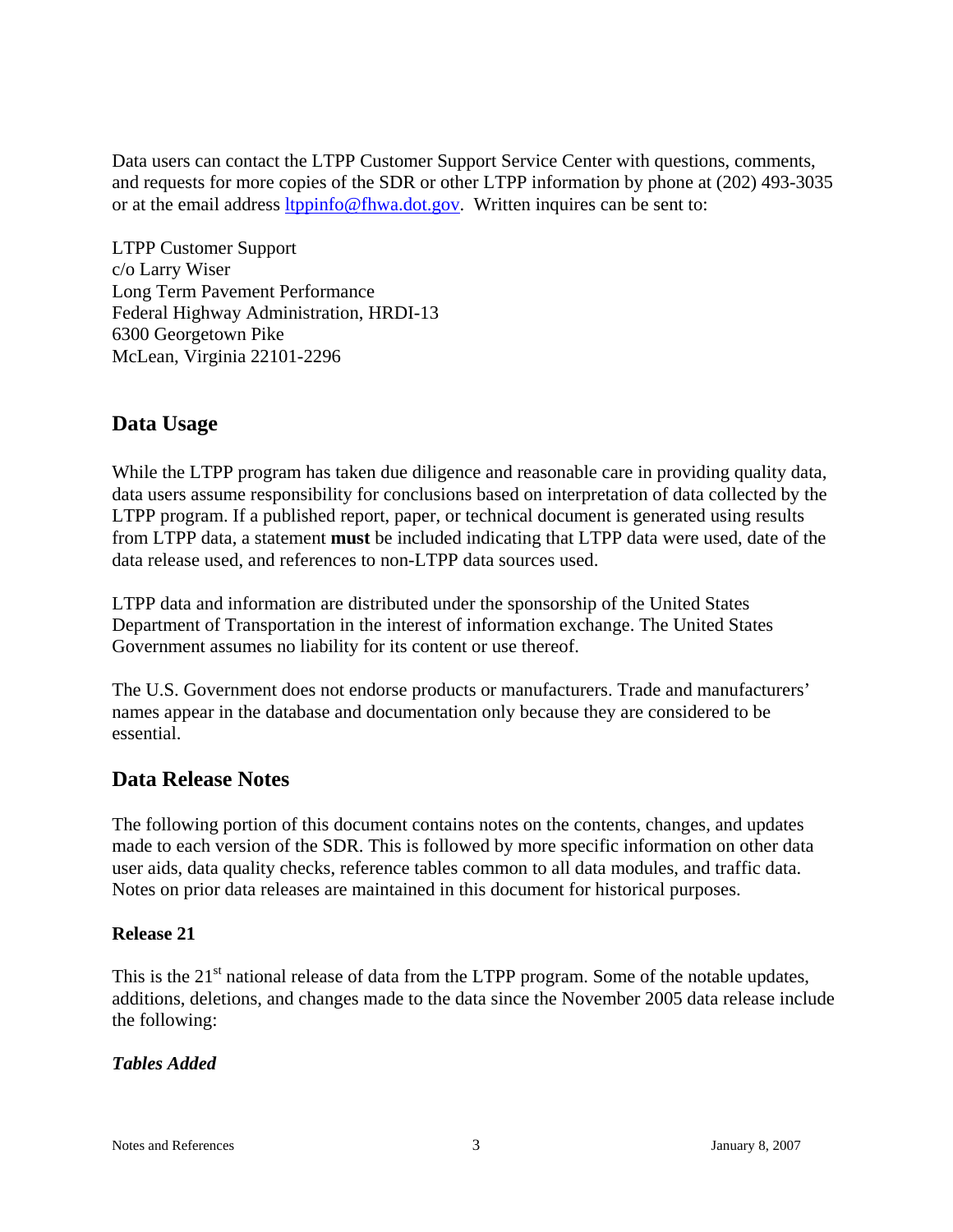TST\_SS14\_UG14\_MASTER, TST\_SS14\_UG14\_DATA, and TST\_SS14\_UG14\_COMMENTS. These three tables contain the results from Dynamic Cone Penetrometer tests performed on SPS test sections as part of the SPS Materials Action Plan. This data release contains measurements from several sections. More data is expected to become available in the next data release.

TST\_SAMPLE\_COMBINE. The purpose of this table is to document the multiple locations used when a sample is combined in order to have enough material to perform a laboratory test. For example, it is often necessary to combine samples of unbound material from different core/borehole locations since the layer is not thick enough to provide enough material to be obtained from one hole. A new sample numbering convention code is being used, which uses an X in the SAMPLE\_NO field to indicate the sample is a combined sample. This new convention will be used for materials from the SPS Materials Action Plan. If resources permit, attempts will be made in the future to add entries to this table for previously combined samples which currently use the \* or \*\* convention in the SAMPLE\_NO field.

TST\_SAMPLE\_BASIC\_INFO. This table is a view that combines basic sampling information from all the other sampling tables to make certain internal automated quality control checks operations easier, and to provide the user with a single source for sampling information. Information contained in this table comes from TST\_ASPHALT\_CEMENT, TST\_FRESH\_PCC, TST\_SAMPLE\_BULK\_AC\_AGG, TST\_SAMPLE\_COMBINE, TST\_SAMPLE\_LAB\_AC\_MIX, TST\_SAMPLE\_LOG, TST\_SAMPLE\_LOG\_LAB, TST\_SAMPLE\_LOG\_SPS\_3\_4, and TST\_UNCOMP\_BITUMINOUS.

## *Tables Removed:*

The results of the backcalculation analysis performed on Falling Weight Deflectometer (FWD) data extracted from the database in 1997 have been removed from the SDR because the results of the analysis were valid for a fixed point in time and the rest of the database is dynamic. If users are interested in obtaining this data they should request a copy of SDR 20 from LTPP customer services. The following tables containing the results of the backcalculation analysis removed are:

MON\_DEFL\_FLX\_BAKCAL\_BASIN MON\_DEFL\_FLX\_BAKCAL\_LAYER MON\_DEFL\_FLX\_BAKCAL\_POINT MON\_DEFL\_FLX\_BAKCAL\_SECT MON\_DEFL\_FLX\_NMODEL\_POINT MON DEFL\_FLX\_NMODEL\_SECT MON\_DEFL\_RGD\_BAKCAL\_BASIN MON\_DEFL\_RGD\_BAKCAL\_LAYER MON\_DEFL\_RGD\_BAKCAL\_POINT MON\_DEFL\_RGD\_BAKCAL\_SECT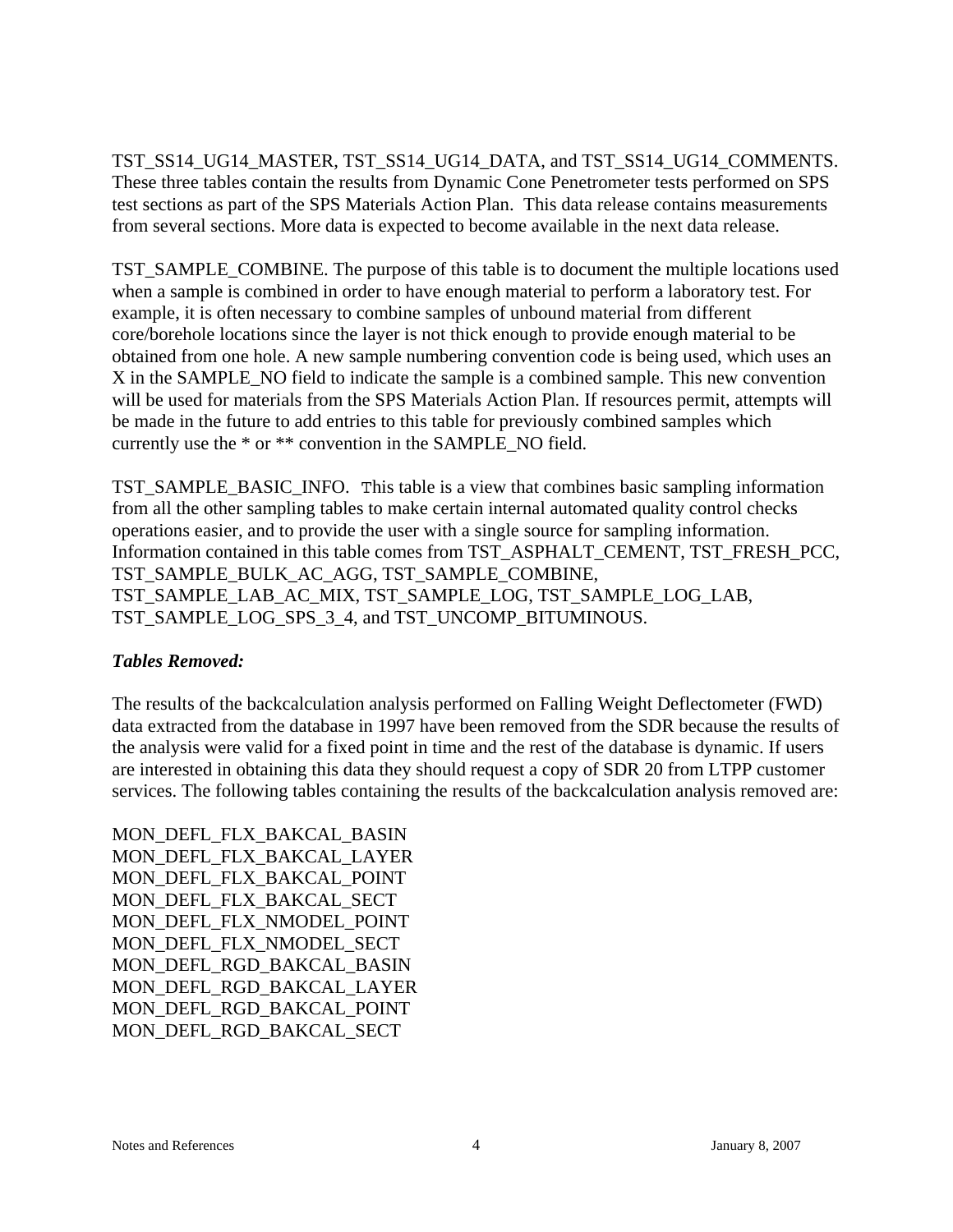MON\_CATEGORY. This table is being discontinued due to changes to monitoring frequencies in response to the LTPP budget under the SAFETEA-LU legislation. The new monitoring frequencies are contained in LTPP Directive GO-38 available from the WWW.LTPP.ORG web site.

#### *Other Notes:*

#### *Data from the SPS Materials Action Plan*

The SPS Materials Action Plan (MAP) was initiated to address the issue of missing materials test data from test sections in the Specific Pavement Study (SPS) experiments. This data release contains the first material test results from this activity. A partial set of data updates are contained in this data release since material sampling and testing are still being performed. This data release contains more material sampling data than material property test results since testing always lags behind field sampling.

#### *Data from the SPS Traffic Pooled Fund Study*

The traffic pooled fund study is designed to address deficiencies and improve the quality and quantity of monitored traffic data from the SPS 1, 2, 5, 6, and 8 projects. This five-year study consists of two phases. Phase I consists of assessing, evaluating, and calibrating the current Weigh-In-Motion (WIM) and Vehicle Classification (VC) systems used to collect traffic data at the SPS sites across the country. Phase II consists of installing and maintaining new WIM equipment as necessary to ensure high-quality data collection. This is the first release of data from Phase II of the study for the Colorado SPS-2, Maryland SPS-5, and Illinois SPS-6 project sites. The data release also contains traffic data from sites validated as part of Phase I from Florida SPS-1 and 5, Ohio SPS-1 and 2, Texas SPS-1, and Michigan SPS-1.

#### *Photographic Distress and Transverse Profile Data Reconciliation*

After SDR 20, a major effort was made to reconcile pavement distress and transverse profile measurements performed using photographic based technology. The objective of this reconciliation was to resolve discrepancies between field measurements and data contained in the database. This effort has resulted in the addition of approximately 600 distress surveys stored in the MON\_PADIAS42\_\* tables and 1,400 transverse profile measurements stored in the MON T\_PROF\_\* tables. Some of these data date back to the start of pavement test sectioning monitoring in1990.

**NOTICE: The remaining portion of these release notes are a copy of the notes that accompanied previous releases. These are included for continuity and historical reference. Any data issues reported in these notes may no longer be valid, or may have since been resolved. Users should refer to the LTPP website to view the current list of Data**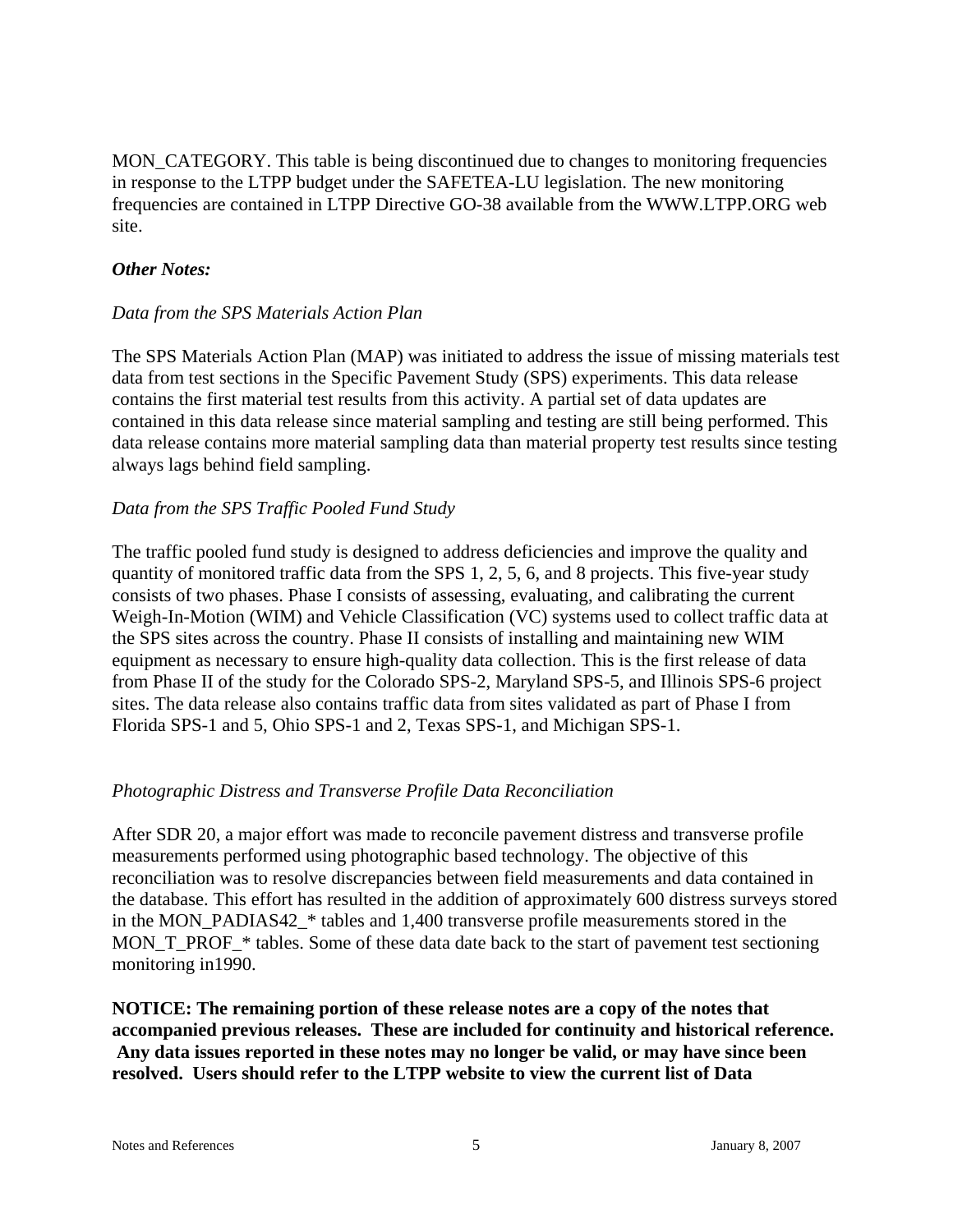**Analysis/Operations Feedback Reports (DAOFR) and their status to determine known data issues that may affect their research.** http://www.fhwa.dot.gov/pavement/ltpp.

#### **Release 20.0**

This was the  $20<sup>th</sup>$  national release of data from the LTPP program. This release contains some revisions to data included in the January 2005 Data Release. In addition, several tables have been added to this release as noted below:

#### *Tables Added:*

TST\_SAMPLE\_BULK\_AC\_AGG: This new table in the Material Testing module contains information on bulk aggregate sampled at asphalt concrete plants for test sections included in the SPS-9 Superpave experiment.

TST\_SAMPLE\_LAB\_AC\_MIX: This new table in the Material Testing module contains information on laboratory mixed AC samples for test sections included in the SPS-9 Superpave experiment.

#### *Tables Removed:*

RHB\_ACO\_SP\_PROP: This table was added in SDR 19 and has no data in it yet. It will be included in future releases if data becomes available.

#### *Other Additions to Release 20.0:*

## *CONSTRUCTION\_NO added to tables:*

The field CONSTRUCTION\_NO field was added to the following Material Testing tables: TST\_ASPHALT\_CEMENT, TST\_FRESH\_PCC, TST\_SAMPLE\_BULK\_AC\_AGG, TST\_SAMPLE\_LOG\_SPS\_3\_4, TST\_UNCOMP\_BITIMINOUS.

#### *Other Notes:*

#### *Backcalculation Tables:*

This is the last release of the FWD backcalculation tables in the SDR. This data was calculated from FWD data that was available in 1997. It has become cost prohibitive to continue updates and support these data elements in response to changes and corrections are made to the baseline FWD data. An update was made to these tables to remove records which could no longer be traced to the source FWD data, and to correct these tables with changes made to the source data tables.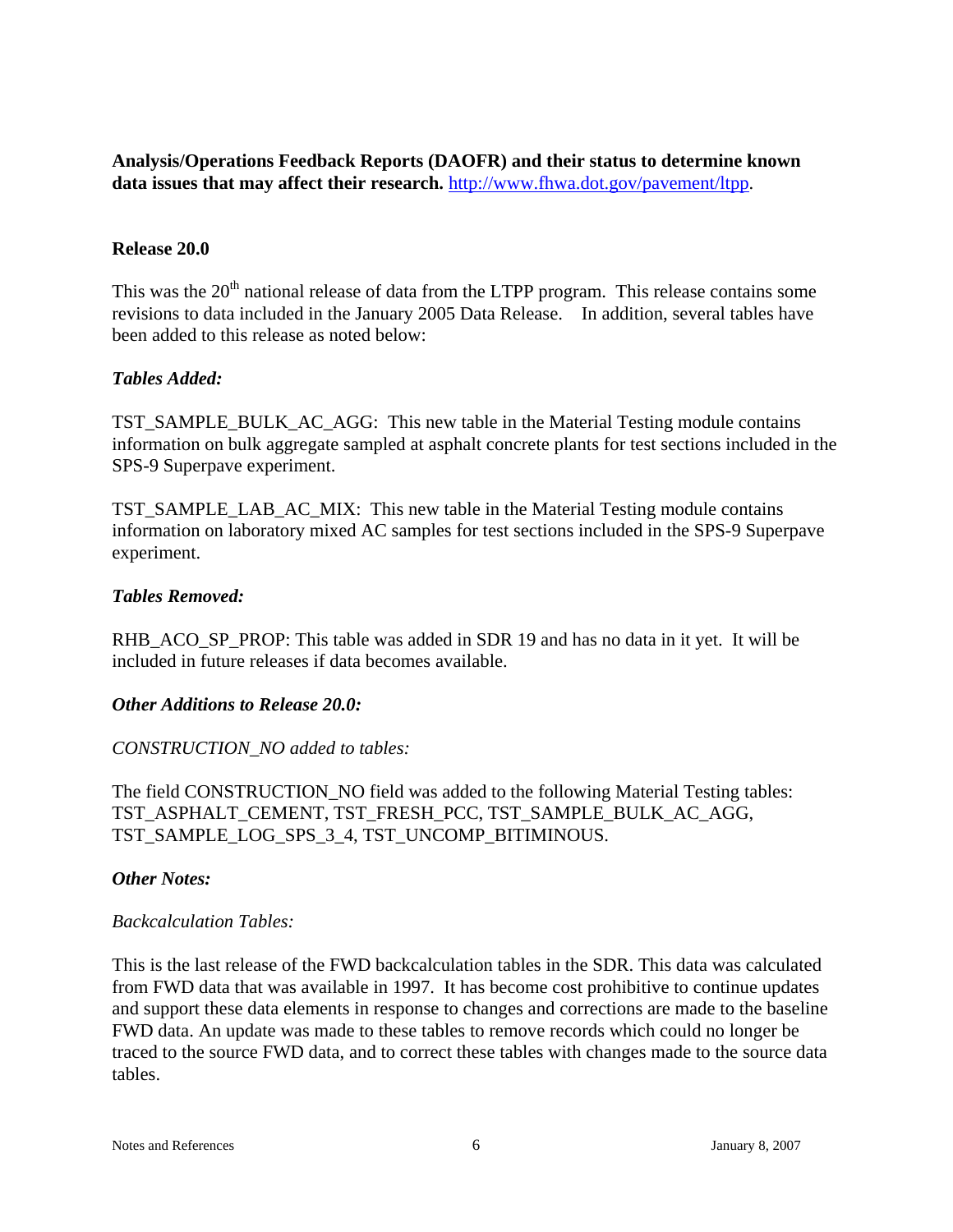# *MON\_T\_PROF\_CROSS\_SLOPE table*

Population of this table for manual transverse profile measurements for all previous measurements was completed for this data release. From this data, a data user now has the capability of determining if ruts can hold water from a transverse cross slope perspective.

### *Known Data Issues Not Yet Reported*

The mechanism for reporting LTPP data problems is currently called the Data Analysis/Operations Feedback Report (DAOFR). LTPP data users can view resolved and unresolved DAOFR at the LTPP web site: http://www.fhwa.dot.gov/pavement/ltpp. The following unresolved data issues reported in the release notes for data release 19, have not yet been fully addressed. DAOFR will be prepared in the near future to better document these previously identified problems. Unresolved data problems previously identified in this data upload have already been submitted as DAOFRs to FHWA.

| Table               | Problem                                                                                                                                            |
|---------------------|----------------------------------------------------------------------------------------------------------------------------------------------------|
| AWS_HOURLY_DATA     | For site 350101, the pyranometer readings are suspect.                                                                                             |
| MON_DIS_JPCC_FAULT  | For certain sections, the faulting values are very inconsistent<br>over time.                                                                      |
| MON_DIS_JPCC_FAULT  | The POINT_LOC value assigned to a given crack or joint<br>varies slightly over time on some sections                                               |
| MON_DIS_JPCC_FAULT  | For certain POINT_LOC's on given section, there are large<br>spikes in the measured faulting value.                                                |
| MON_DIS_JPCC_FAULT  | For a given POINT LOC, the CRACK OR JOINT<br>designation changes over time for some sections.                                                      |
| MON_DIS_*_REV       | Many null values should in fact be recorded as zero.                                                                                               |
| MON_DIS_AC_REV      | The fatigue cracking values on 010102 are suspect.                                                                                                 |
| MON_DIS_CRCP_REV    | For 185518, OTHER indicates multiple patches, while the<br>patching fields indicate only one.                                                      |
| MON_DIS_AC_REV      | For a number of sites, BEFORE_TEMP and AFTER_TEMP<br>are zero during summer months, indicating that the values<br>should probably be null instead. |
| MON_DIS_JPCC_REV    | Inconsistent rating of transverse cracking on sections 290704,<br>290705                                                                           |
| MON_DIS_JPCC_REV    | inconsistent rating of map cracking on section 100210                                                                                              |
| MON_DIS_JPCC_REV    | On section 124000, 7/21/99, OTHER indicate presence of<br>map cracking, though map cracking field contain zeroes.                                  |
| MON_DIS_JPCC_REV    | For the 8/7/91 survey on the 2906** sections, OTHER<br>indicates pumping, while the pumping fields indicate none.                                  |
| MON_DIS_JPCC_REV    | For 18A430, 5/1/91and 370201, 9/19/02, OTHER indicates<br>polished aggregate, but POLISH_AGG_A = 0.                                                |
| MON_DIS_JPCC_FAULT  | EDGE and WHEELPATH measurements differ by > 12mm                                                                                                   |
| SMP_ATEMP_RAIN_HOUR | Temperatures very low for certain dates on sections 131031(-<br>42) and 351112 (-49)                                                               |
| SMP_ATEMP_RAIN_DAY  | hourly average in HOUR outside min and max values in DAY                                                                                           |
| SMP ELEV PCC DATA   | Sections 274040(9/22/93), 484143(9/25/97), and<br>833802(various dates) have questionable elevation data.                                          |
| SMP ELEV AC DATA    | Questionable elevation data on 310114, 390901, 460804,                                                                                             |

Notes and References **7** January 8, 2007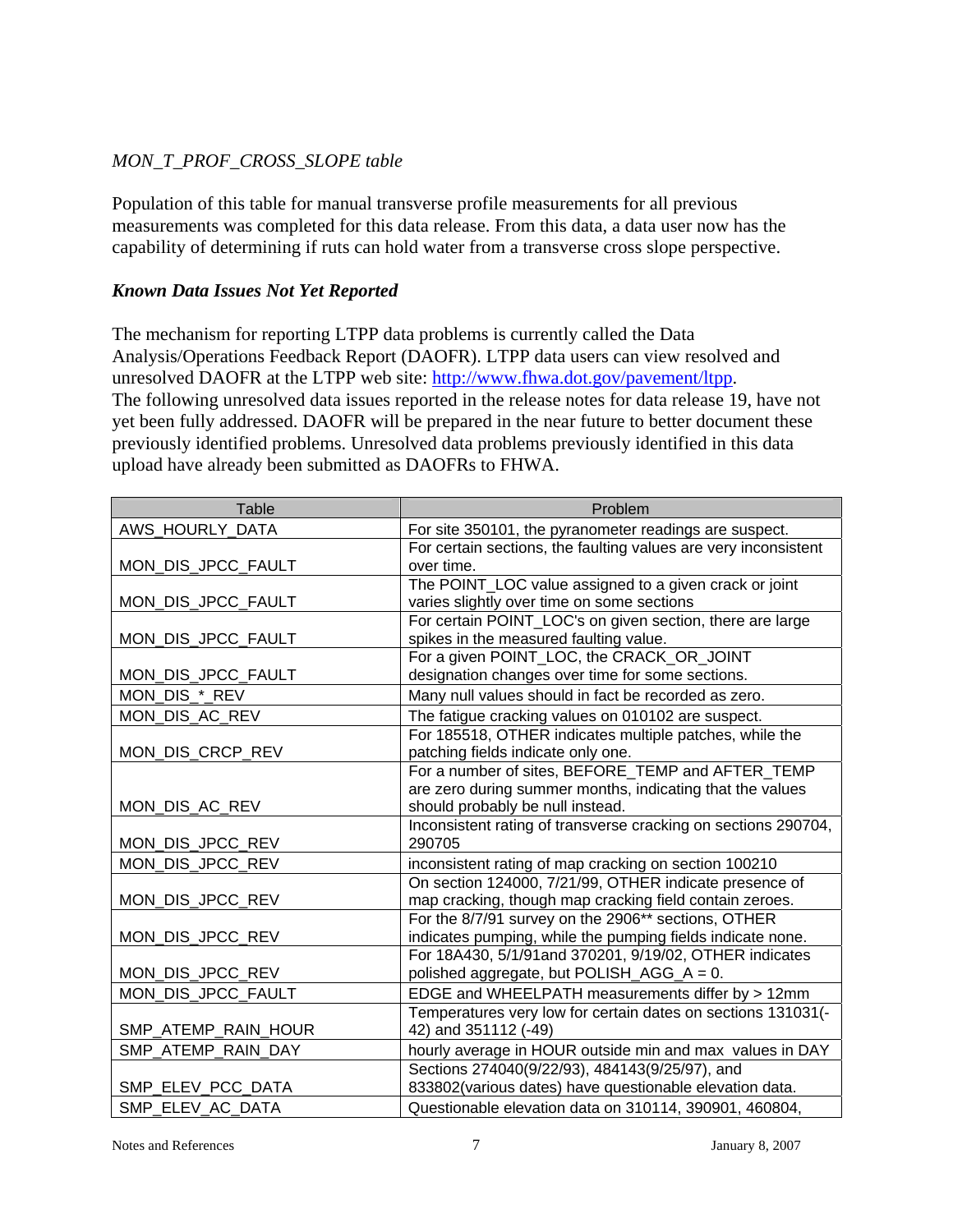| Table                      | Problem                                                                                                                                                                                            |
|----------------------------|----------------------------------------------------------------------------------------------------------------------------------------------------------------------------------------------------|
|                            | 469187, 501002, 831801, and 906405.                                                                                                                                                                |
| SMP_MRCTEMP_AUTO_DAY_STATS | 483739, THERM_NO = 18(after 5/6/00) and 11(after6/6/00)<br>have very high values - looks like bad sensor.                                                                                          |
| SPS9_PMA_PROFILE           | 180901, 0902, 0904, and 0905 have zero PROFILE_INDEX,<br>which is not a reasonable value.                                                                                                          |
| TRF_EQUIPMENT_MASTER       | Where sensor type is null, it should be N.                                                                                                                                                         |
| TST AC01 LAYER             | Sections/layers: 04_1021 layers 6,7; 18_5518 layers 9,10;<br>18_6012, layer 11; 19_3006 layers 5,6; 19_3055 layers 5,6;<br>and section 27_1085 layer 5, do not have matching layers in<br>TST L05B |
|                            | In many TST tables, there are SAMPLE_NO entries that do                                                                                                                                            |
| Various                    | no have a match in one of the sampling tables.                                                                                                                                                     |
|                            | In many TST tables, there are LOC_NO entries that do no                                                                                                                                            |
| Various                    | have a match in one of the sampling tables.                                                                                                                                                        |
| TST_AC02                   | For many sections, the LAYER_NO reported does not have a<br>match in TST_L05B.                                                                                                                     |
| TST_AC04                   | comments indicate multiple samples, but LOC_NO or<br>SAMPLE_NO are for a single sample.                                                                                                            |
| TST AE01                   | There are many ASH_CONTENT values over 2, which may<br>indicate the test was not performed properly.                                                                                               |
| TST_HOLE_LOG               | Many section have holes with locations far outside section<br>boundaries $(+/1 200')$ .                                                                                                            |
| TST_HOLE_LOG               | Ther are many records with negative TRANS_POS, but a<br>LOC_NO not indicative of shoulder testing.                                                                                                 |
| TST_HOLE_LOG               | Many of the values in REPL_LOC_NO are not in LOC_NO for<br>that section.                                                                                                                           |
| TST_HOLE_LOG               | For many SPS testing locations, POINT_LOC is within<br>another section according to SPS_PROJECT_STATIONS.                                                                                          |

## **Release 19.0**

This is the 19<sup>th</sup> national release of data from the LTPP program. This release contains some revisions to data included in the July 2004 Data Release. This Data Release also includes a new software program, ESALCalc. In addition, several tables have been added to this release and some deleted, as noted, below:

## *Tables Added:*

*MON\_T\_PROF\_CROSS\_SLOPE:* This new table contains the elevation of the last data point, relative to the begin point, of manual transverse profile measurements made using the Dipstick device. This allows the transverse profile data to be de-normalized so that the true elevation profile, relative to the outside edge of the pavement lane, may be computed. This table is expected to be fully populated in 2006.

*SMP\_TDR\_MANUAL\_MOISTURE:* This table contains volumetric and gravimetric moisture content computed from dielectric constants interpreted and calculated from manually recorded TDR traces.

Notes and References and References and References and References and References and References and References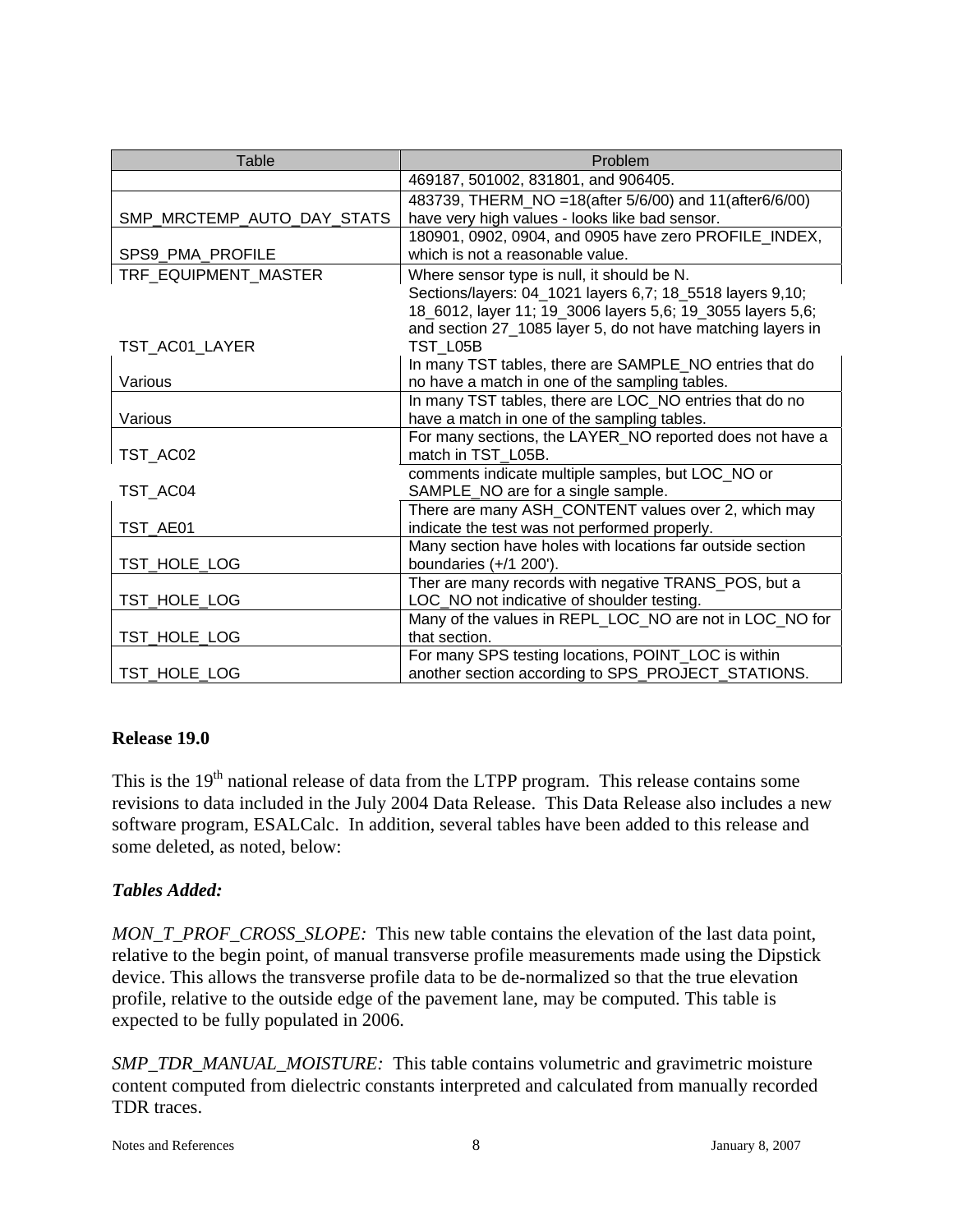*CLM\_VWS\_HUMIDITY\_DAILY, CLM\_VWS\_PRECIP\_DAILY, CLM\_VWS\_TEMP\_DAILY, CLM\_VWS\_WIND\_DAILY:* These four tables were created to mirror similar monthly and annual climatic tables and to allow more selective analysis of the various daily data elements. These tables replace the table CLM\_VWS\_DATA\_DAILY. In addition, all Climatic tables contain data that were recomputed from Level E data provided by a national weather agency.

#### *RHB\_ACO\_SP\_\* Tables*

Three new Rehabilitation tables were added to this SDR. These tables are used for non-recycled asphalt pavement overlays using SuperPave properties. The tables and their description are listed in the table below:

| <b>SDR Table Name</b> | <b>Contents</b>                                             |
|-----------------------|-------------------------------------------------------------|
| RHB_ACO_SP_AGGR_PROP  | This table contains Superpave AC overlay aggregate          |
|                       | properties                                                  |
| RHB_ACO_SP_MIX PROP   | This table contains Superpave AC overlay mixture properties |
|                       | as placed                                                   |
| RHB ACO SP PROP       | This table contains Superpave AC overlay asphalt cement     |
|                       | properties                                                  |

#### *Tables Removed:*

*MON\_T\_PROF\_DEV\_CONFIG:* This table contains information on equipment configuration settings used to capture, digitize, and interpret transverse profile measurements using the photographic and manual dipstick measurement methods. Note that transverse profile measurements based on the photographic method are obtained at the same time as the photographs for the film-based distress interpretations. Since this table provides little information to the data user, it is no longer included in the SDR.

## *Rehabilitation Tables*

Several Rehabilitation tables were removed from this Data Release since there are no data stored in the tables. Listed below are the tables that have been removed:

RHB\_CMRAP\_COMBINED\_AGG RHB\_CMRAP\_LAB\_AGED\_AC RHB\_CRACK\_SEAT\_PCC RHB\_PCCO\_STEEL RHB\_PRESSURE\_RELIEF RHB\_RCYPCC\_COMBINED\_AGGR RHB\_RCYPCC\_CONSTRUCTION RHB\_RCYPCC\_JOINT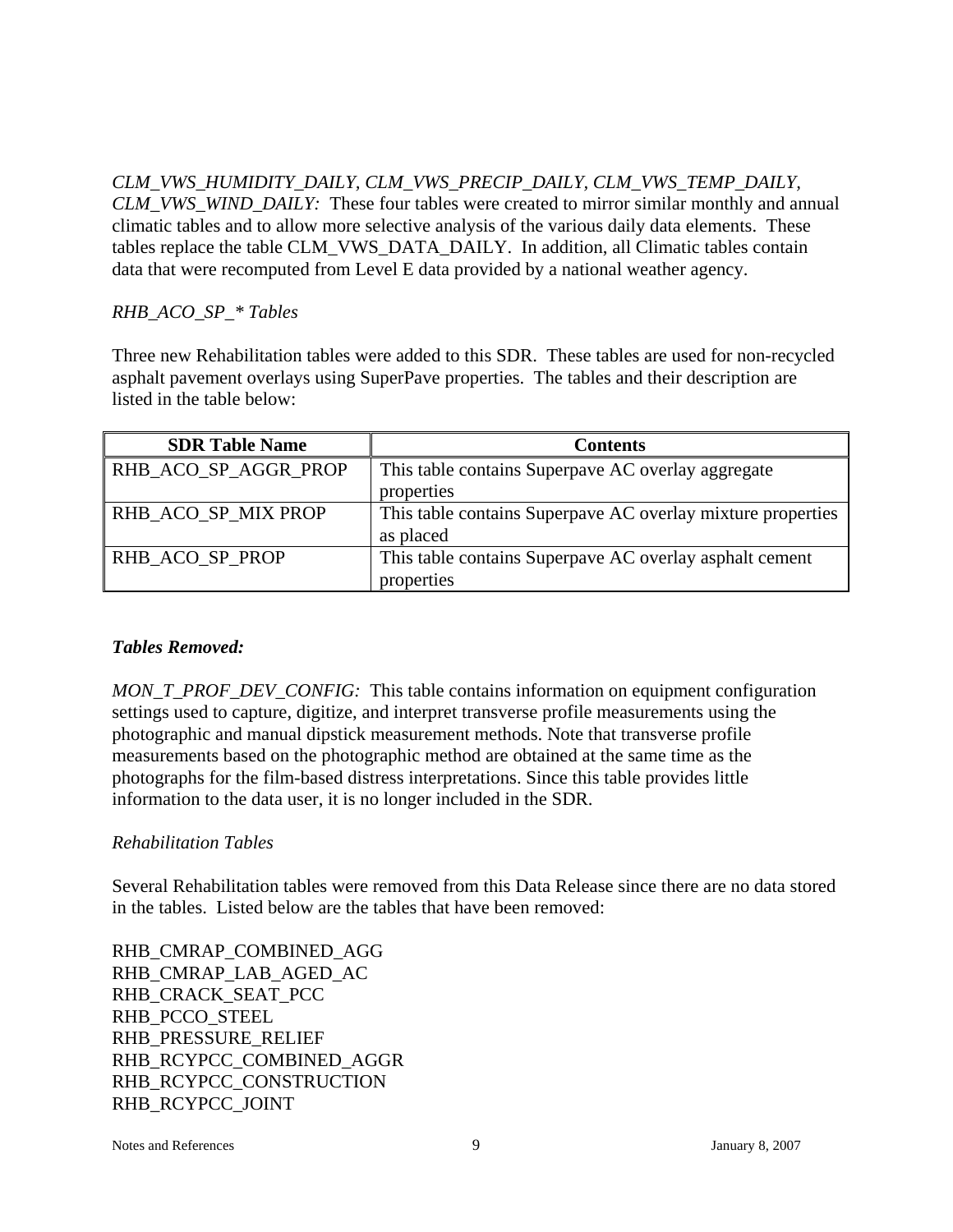RHB\_RCYPCC\_MIXTURE RHB\_RCYPCC\_NEW\_AGGR RHB\_RCYPCC\_STEEL RHB\_RCYPCC\_STRENGTH

*SPS Tables*

Several SPS tables were removed from this Data Release since there are no data stored in the tables. Listed below are the tables that have been removed:

SPS4\_TRANSIENT\_GENERAL SPS4\_TRANSIENT\_MEASURE SPS6\_TRANSFER\_EFFICIENCY SPS7\_LOAD\_TRANSFER SPS7\_PCC\_CRACK\_SEAL SPS7\_ TRANSFER\_EFFICIENCY SPS7\_UNDERSEALING SPS8\_PCC\_FULL\_DEPTH SPS9\_AC\_PATCHES SPS9\_DIAMOND\_GRIND SPS9\_PCC\_JOINT\_RESEAL SPS9\_RUT\_LEVEL\_UP SPS9\_UNDERSEALING

*TST\_SC06:* This table was intended to contain measurements of excess asphalt in bituminous mixtures obtained by using a loaded wheel and sand cohesion. Although the table structure exists, no data for this test were ever loaded into the database. Since this table is empty, it is not included in the SDR.

*TST\_SC13:* This table was intended to contain measurements of the polish value of aggregates used in chip seals applied to SPS-3 sections only. Although the table structure exists, no data for this test were ever loaded into the database. Since this table is empty, it is not included in the SDR.

*TRF\_MONITOR\_BASIC\_INFO:* This table has been replaced by outputs from the ESALCalc software.

#### *Other Additions to Release 19.0:*

#### *ESALCalc Software:*

A computer program called ESALCalc is included in the January 2005 SDR. This software will compute annual ESAL estimates from traffic monitoring data and pavement structure data. A manual is included with the software.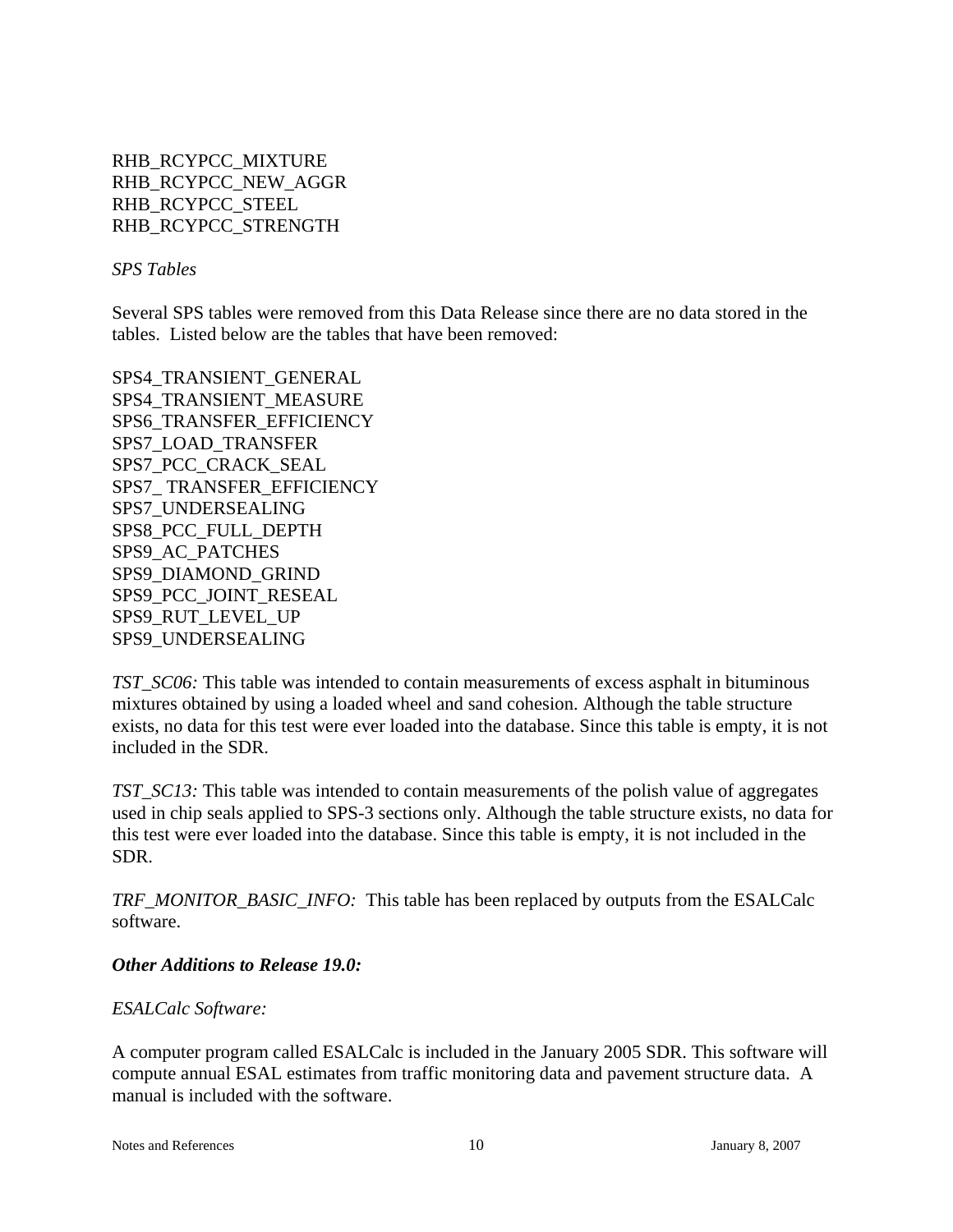## *Restructuring of Data Modules and CD Contents:*

Two data modules had to be restructured due to database size limitations in Microsoft<sup>®</sup> Access 2000. The Climate module was split into three databases: Climate\_Daily\_Humid\_Precip, Climate Daily Temp\_Wind, and Climate Summary Data. The two Climate Daily \* databases contain daily tables, while the Climate\_Summary\_Data database contains monthly, annual, and all other Climate tables.

The Seasonal Monitoring Program (SMP) module was divided into two new databases: Seasonal\_Monitoring and Seasonal\_Monitoring\_TDR\_Meas. The time-domain reflectometry (TDR) measurement tables are in the Seasonal\_Monitoring\_TDR\_Meas database, while all other SMP tables are in the Seasonal\_Monitoring database.

In addition, the data modules had to be rearranged on CDs 1 and 2. The SMP and Backcalculation modules were added to CD 2, which also contains FWD Measurements. This CD has been renamed "Seasonal Monitoring and Deflection". CD 1 remains the same, minus the SMP and Backcalculation modules. CD 1 is referred to as the "Primary Data Set".

#### *Issues Identified Since Release 18.0:*

Below is a table that describes data issues found during a review of the July 2004 Data Release. Data analysts should review this list when performing research.

| <b>Table</b>              | <b>Issue</b>                                              |
|---------------------------|-----------------------------------------------------------|
| <b>AWS_HOURLY_DATA</b>    | For site 350101, the pyranometer readings are suspect.    |
|                           | The TRAFFIC_RS field is not populated correctly for some  |
| <b>EXPERIMENT_SECTION</b> | records.                                                  |
|                           | For certain sections, the faulting values are very        |
| MON_DIS_JPCC_FAULT        | inconsistent over time.                                   |
|                           | The POINT_LOC value assigned to a given crack or joint    |
| MON_DIS_JPCC_FAULT        | varies slightly over time on some sections.               |
|                           | For certain POINT_LOC's on given section, there are large |
| MON_DIS_JPCC_FAULT        | spikes in the measured faulting value.                    |
|                           | For a given POINT_LOC, the CRACK_OR_JOINT                 |
| MON_DIS_JPCC_FAULT        | designation changes over time for some sections.          |
| MON_DIS_*_REV             | Many null values should, in fact, be recorded as zero.    |
| <b>MON_DIS_AC_REV</b>     | The fatigue cracking values on 010102 are suspect.        |
|                           | For 185518, OTHER indicates multiple patches, while the   |
| MON_DIS_CRCP_REV          | patching fields indicate only one.                        |
|                           | For a number of sites, BEFORE TEMP and                    |
|                           | AFTER_TEMP are zero during summer months, indicating      |
| <b>MON_DIS_AC_REV</b>     | that the values should probably be null instead.          |
| MON_DIS_CRCP_REV          | On section 485328, $1/22/01$ , PHOTO_VIDEO = P, but       |

Notes and References 11 January 8, 2007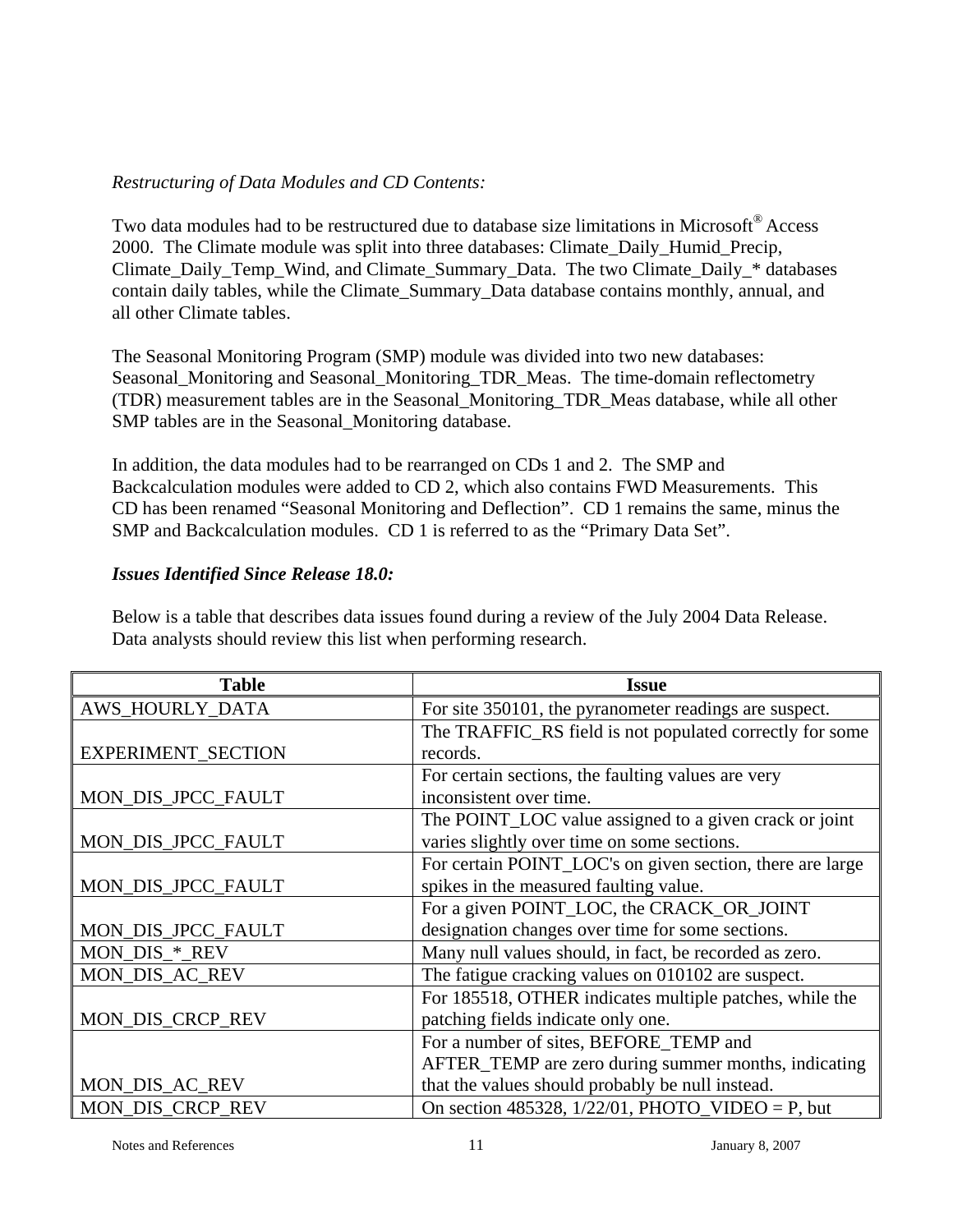| <b>Table</b>               | <b>Issue</b>                                                                          |
|----------------------------|---------------------------------------------------------------------------------------|
|                            | comments indicate no pictures obtained.                                               |
|                            | 485274, 2/11/97 has LONG_JOINT_SEAL_NO = 0,                                           |
| MON_DIS_CRCP_REV           | $LONG_JOIN_SEAL_DAM_L > 0.$                                                           |
|                            | Inconsistent rating of transverse cracking on sections                                |
| MON_DIS_JPCC_REV           | 290704, 290705.                                                                       |
|                            | For a number of surveys on various sites, the number of                               |
| MON_DIS_JPCC_REV           | map cracking areas is zero, but the area is non-zero.                                 |
| MON_DIS_JPCC_REV           | Inconsistent rating of map cracking on section 100210.                                |
|                            | On section 124000, 7/21/99, OTHER indicates presence of                               |
| MON_DIS_JPCC_REV           | map cracking, though map cracking field contains zeroes.                              |
|                            | For 313033, 11/16/99 and 290605, 7/20/95,                                             |
| MON_DIS_JPCC_REV           | PUMPING_NO = $0$ while PUMPING_L > 0.                                                 |
|                            | For the 8/7/91 survey on the 2906 <sup>**</sup> sections, OTHER                       |
| MON_DIS_JPCC_REV           | indicates pumping, while the pumping fields indicate none.                            |
|                            | For 18A430, 5/1/91and 370201, 9/19/02, OTHER indicates                                |
| MON_DIS_JPCC_REV           | polished aggregate, but POLISH_AGG_A = $0$ .                                          |
|                            | EDGE and WHEELPATH measurements differ by >                                           |
| MON_DIS_JPCC_FAULT         | 12mm.                                                                                 |
|                            | Various fault values are entered to 0.1mm, but the device is                          |
| SMP_JOINT_FAULT            | supposed to read to 1mm only.                                                         |
|                            | Temperatures very low for certain dates on sections                                   |
| SMP_ATEMP_RAIN_HOUR        | 131031(-42) and 351112 (-49).<br>Hourly average in HOUR outside min and max values in |
| SMP_ATEMP_RAIN_DAY         | DAY.                                                                                  |
|                            | Sections 274040 (9/22/93), 484143 (9/25/97), and 833802                               |
| SMP_ELEV_PCC_DATA          | (various dates) have questionable elevation data.                                     |
|                            | Questionable elevation data on 310114, 390901, 460804,                                |
| SMP_ELEV_AC_DATA           | 469187, 501002, 831801, and 906405.                                                   |
|                            | 483739 (2/15/97) has null daily values where there is                                 |
| SMP_ATEMP_RAIN_DAY         | sufficient info in the hourly table $(>20$ hours) to calculate it.                    |
|                            | 483739, THERM_NO = 18(after 5/6/00) and 11(after6/6/00)                               |
| SMP_MRCTEMP_AUTO_DAY_STATS | have very high values - looks like bad sensor.                                        |
|                            | 180901, 0902, 0904, and 0905 have zero                                                |
| SPS9_PMA_PROFILE           | PROFILE_INDEX, which is not a reasonable value.                                       |
| TRF_EQUIPMENT_MASTER       | Where sensor type is null, it should be N.                                            |
|                            | 460901, FIELD_SET = 1 has multiple construction                                       |
|                            | numbers associated with it - which can cause incorrect CN                             |
| TST_HOLE_LOG               | assignment.                                                                           |
|                            | 089020, FIELD LAYER $NO = 4$ has an average thickness                                 |
| TST_AC01                   | of zero.                                                                              |
|                            | 2606** layers 4, 5, 6, 260902 layers 5, 6, 7, 469197 layer 5,                         |
| TST_AC01_LAYER             | and 511423 layer 6 do not have matching layers in                                     |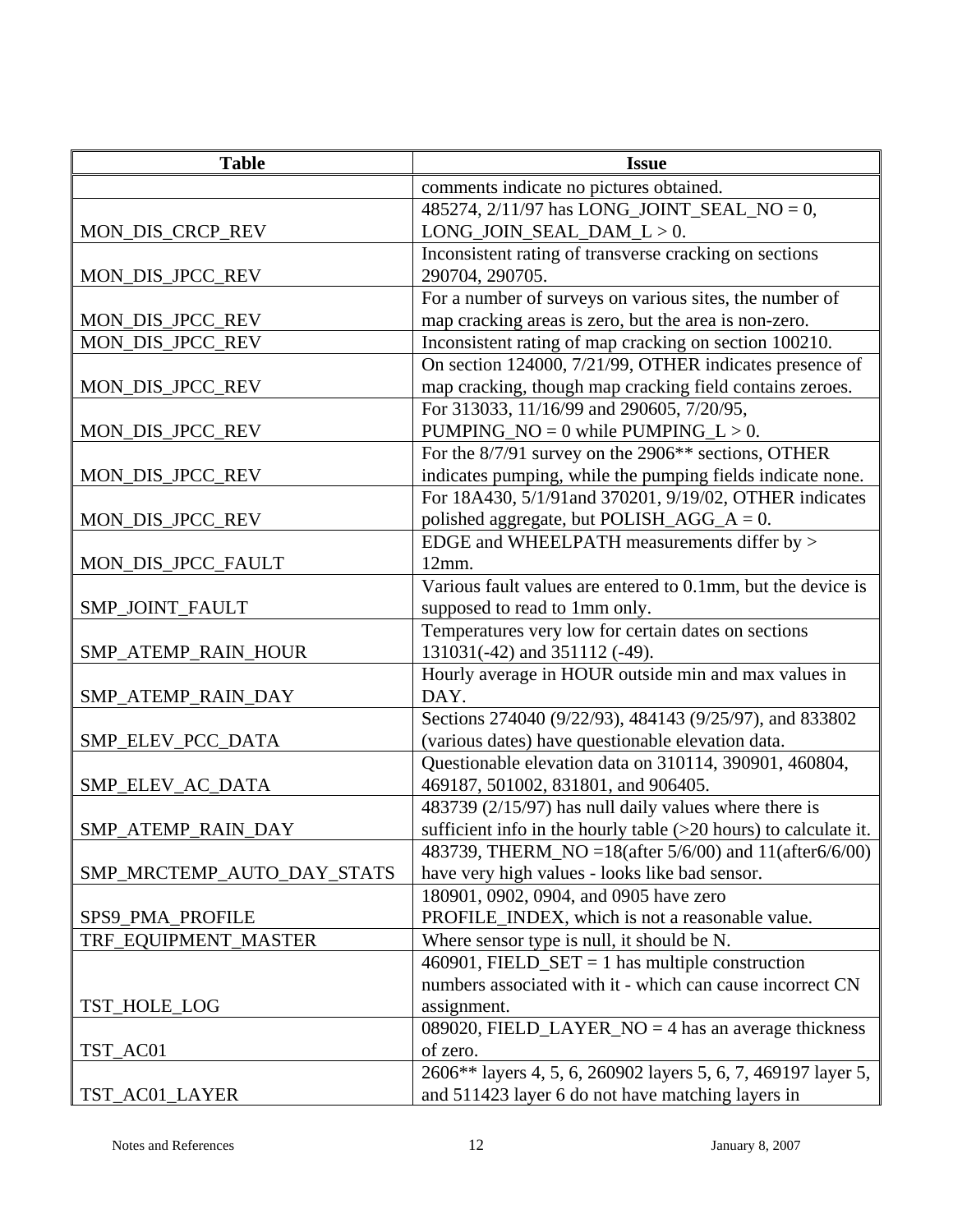| <b>Table</b>   | <b>Issue</b>                                                |
|----------------|-------------------------------------------------------------|
|                | TST_L05B.                                                   |
|                | For 18A959, there are records with FIELD_LAYER_NO =         |
| TST_AC01_LAYER | 1 (which would be subgrade).                                |
|                | In many TST tables, there are SAMPLE_NO entries that do     |
| Various        | not have a match in one of the sampling tables.             |
|                | In many TST tables, there are LOC_NO entries that do no     |
| Various        | have a match in one of the sampling tables.                 |
|                | In many TST tables, there are LAYER_NO entries that do      |
| Various        | no have a match in TST_L05B.                                |
|                | Some records in TST_AE03, PC03, PC06,                       |
|                | SS01_UG01_UG02, SS04_UG08, UG04_SS03, and                   |
|                | UG05_SS05 have test results reported for layers             |
|                | inappropriate for the test type (bound layers for unbound   |
| Various        | tests, etc).                                                |
|                | Comments indicate multiple samples, but LOC_NO or           |
| TST_AC04       | SAMPLE_NO are for a single sample.                          |
|                | There are many ASH_CONTENT values over 2, which             |
| TST_AE01       | may indicate the test was not done properly.                |
|                | Many sections have holes with locations far outside section |
| TST HOLE LOG   | boundaries $(+/- 200')$ .                                   |
|                | There are many records with negative TRANS_POS, but a       |
| TST_HOLE_LOG   | LOC_NO not indicative of shoulder testing.                  |
|                | Many of the values in REPL_LOC_NO are not in LOC_NO         |
| TST_HOLE_LOG   | for that section.                                           |
|                | For many SPS testing locations, POINT_LOC is within         |
| TST_HOLE_LOG   | another section according to SPS_PROJECT_STATIONS.          |
|                | Several records have inconsistent LAYER_TYPE and            |
| TST L05B       | DESCRIPTION.                                                |

#### **Release 18.0**

This is the 18th national release of data from the LTPP program. This release contains some revisions to data included in the January 2004 Data Release. New tables included for the first time in this release and updates are noted in the following: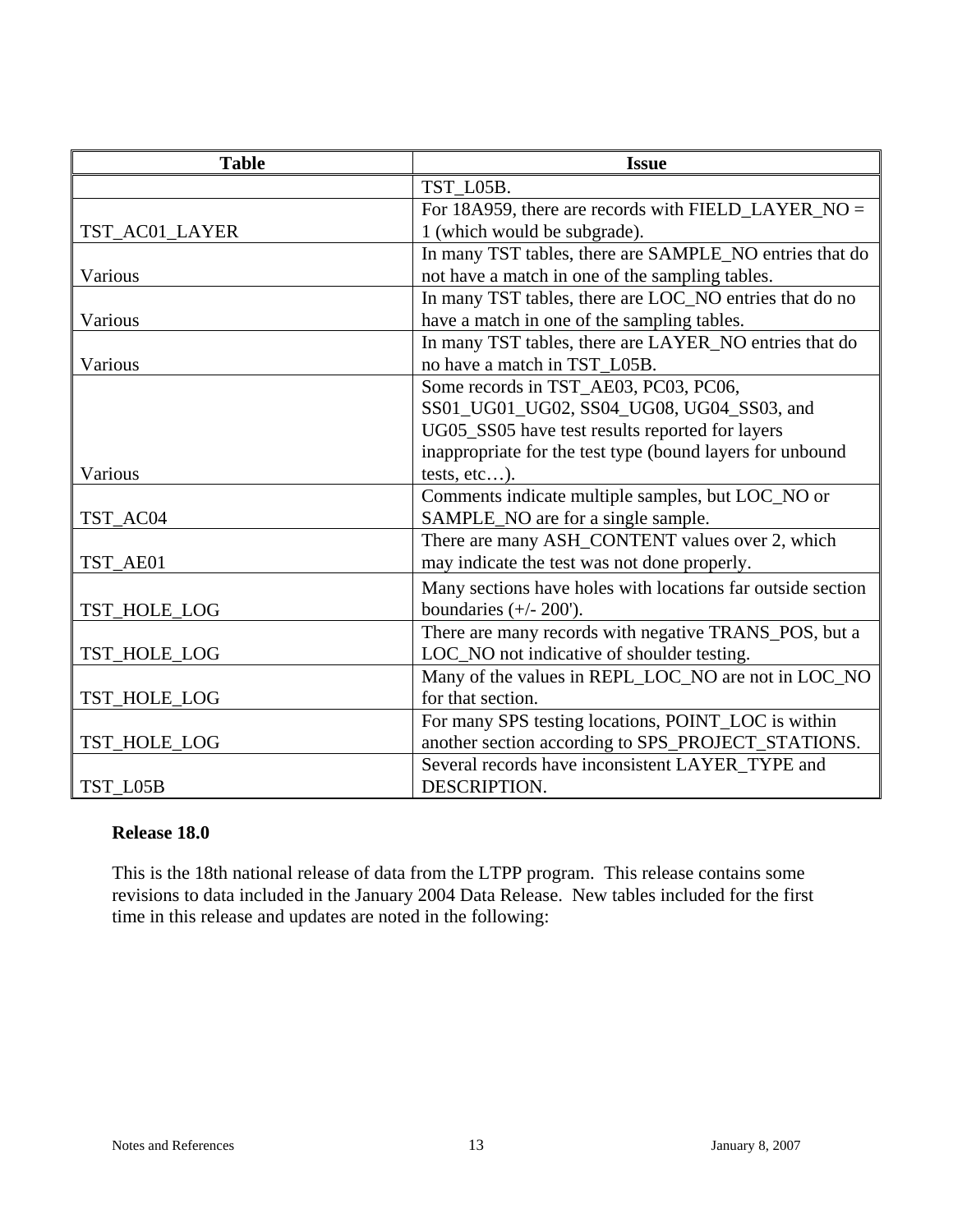## *Ground Penetrating Radar Module*

In 2003, Ground Penetrating Radar (GPR) measurements were performed on a subset of LTPP sections to provide an estimate of layer thickness variations within the monitoring portion of the test section. The measurements were performed on all SPS-1 project sites still in-service at the time. Measurements were also performed on one selected SPS-2, and SPS-5, and SPS-6 project site. The results of the measurements are stored in the GPR data module. Listed below are the tables and a brief description of each:

| <b>SDR Table Name</b>  | <b>Contents</b>                                                |
|------------------------|----------------------------------------------------------------|
| <b>GPR MASTER</b>      | One record is included in GPR_MASTER for each                  |
|                        | measurement pass on a test section. Typically there are two    |
|                        | measurement passes on a test section.                          |
| <b>GPR_THICK_POINT</b> | This table contains the results of the thickness               |
|                        | interpretations from the GPR measurements.                     |
| GPR_THICK_SECT         | This table contains statistics on the thickness and dielectric |
|                        | constant from data contained in the GPR_THICK_POINT            |
|                        | table whose stations fall inside the monitoring portion of the |
|                        | test section.                                                  |
| <b>GPR_LINK_LAYER</b>  | This table provides a link between pavement layers             |
|                        | identified in the GPR measurements and pavement layers         |
|                        | identified by other means. It is not possible to identify      |
|                        | layers with similar material properties with GPR               |
|                        | measurements. To analyze GPR data, multiple layers in the      |
|                        | physical pavement structure can be combined into a single      |
|                        | layer.                                                         |

## *Drainage Inspection Tables*

Three new tables were added to the Monitoring module containing data information on the condition of the edge drain systems installed at the SPS-1, and -6 projects. In the future, tables may be added for other drainage feature evaluations. Listed below are the tables and a brief description of each:

| <b>SDR Table Name</b>   | <b>Contents</b>                                       |
|-------------------------|-------------------------------------------------------|
| <b>MON DRAIN MASTER</b> | This table contains information on the permanent      |
|                         | features of the edge drain system and the location of |
|                         | the lateral openings.                                 |
| MON DRAIN CONDITION     | This table contains information regarding the         |
|                         | condition of the lateral openings and the area around |
|                         | the lateral openings at the time of inspection.       |
| MON DRAIN INSPECT       | This table contains information on the results of the |
|                         | video edge drain inspection.                          |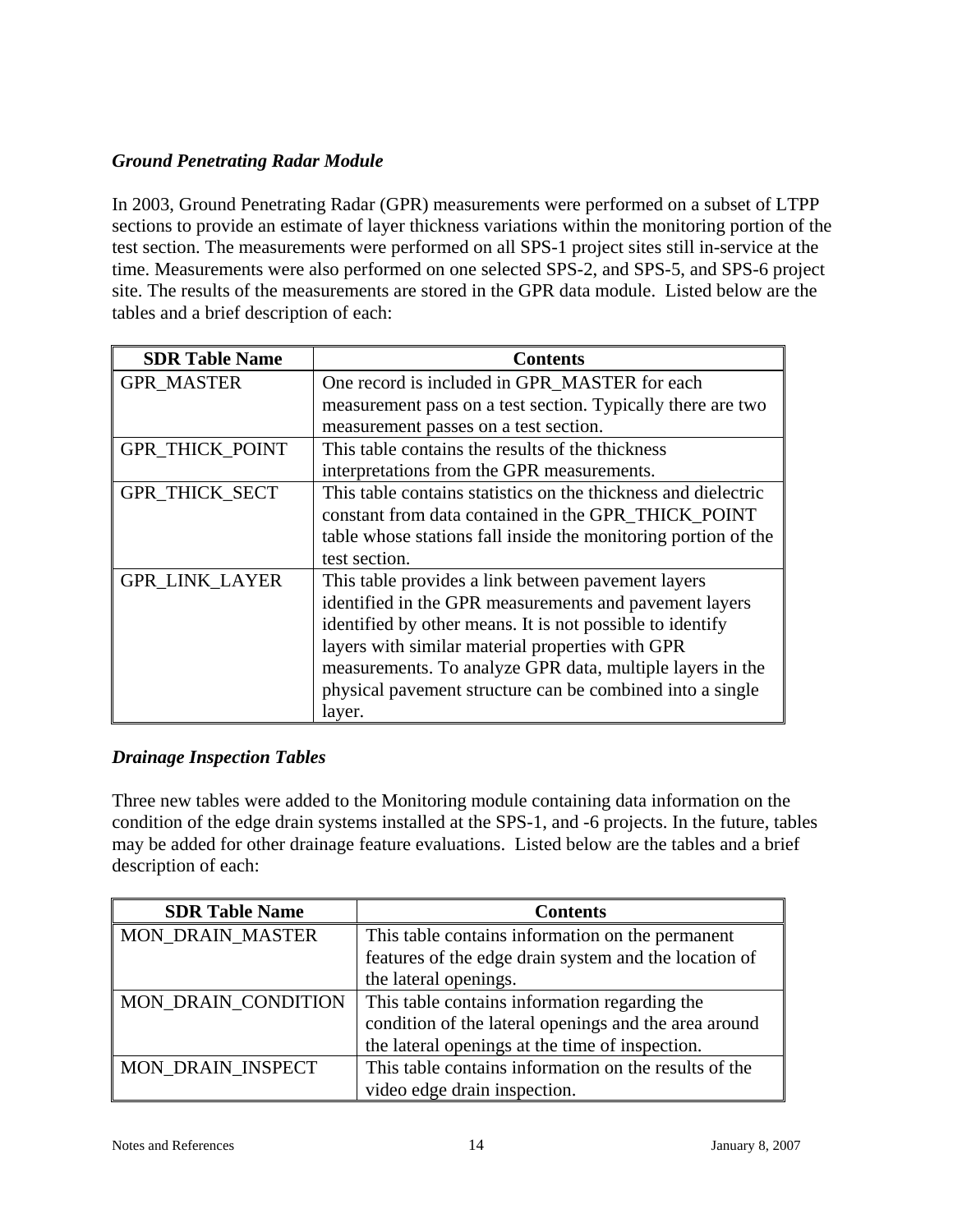*TST\_UNBOUND\_SPEC\_GRAV:* This table contains the specific gravity of unbound base and subgrade materials. Since this test was not specified in the original material test guidelines for LTPP sections, data are only available for a subset of test sections. The current source of this data is from resilient modulus tests performed by one of the LTPP contract laboratories. Although not required, that laboratory contractor included this measurement in their test results. Test data are currently available for test sections in the North Atlantic and Southern Regions. Depending on budget constraints, it is planned to obtain these measurements from SPS project sites in the future. There are no plans to obtain this data from other GPS test sections. This table is currently undergoing population and not all of the available data have been entered.

#### *Climate Data*

This release contains a major data update to the Climatic module covering the period from 1997 to 2002. Additions and corrections were made to the CLM\_SITE\_VWS\_LINK table to add links for test sections and SPS projects missing in the previous data releases. The QC on the CLM tables was run with a "no manual upgrade" policy. A very small percentage of records failed one or more checks and were left in the database with a non-level E RECORD\_STATUS.

#### *Data Dictionary and Codes*

This data release contains a major revision to the data dictionary contained in the LTPPDD table and the codes contained in the CODES table. Some of the revisions included removing fields no longer needed, modifying field descriptions, updating the field indicating the data sheet used to record the data, and adding missing codes.

## *Tables Removed*

Three tables that were included in previous releases were removed from this release. TST\_L06 and TST L07, which contained the sample disposal record for AC and PCC specimens, were removed since they contained information of little use to a data analyst. The table SMP\_WATERTAB\_DEPTH\_AUTO was also excluded since there was no data in the table, and no data is expected in the future.

#### **Release 17.0**

Data Release 17.0 was made available in January 2004. This release contains some revisions to data included in the July 2003 Data Release. No changes or updates have been made to data in the climatic and dynamic load response modules.

#### *Superpave Asphalt Binder and Mixture Tests*

Data Release 17 contains, for the first time, the data from Superpave-related asphalt binders and mixtures. This data includes test results from the dynamic shear rheometer, bending beam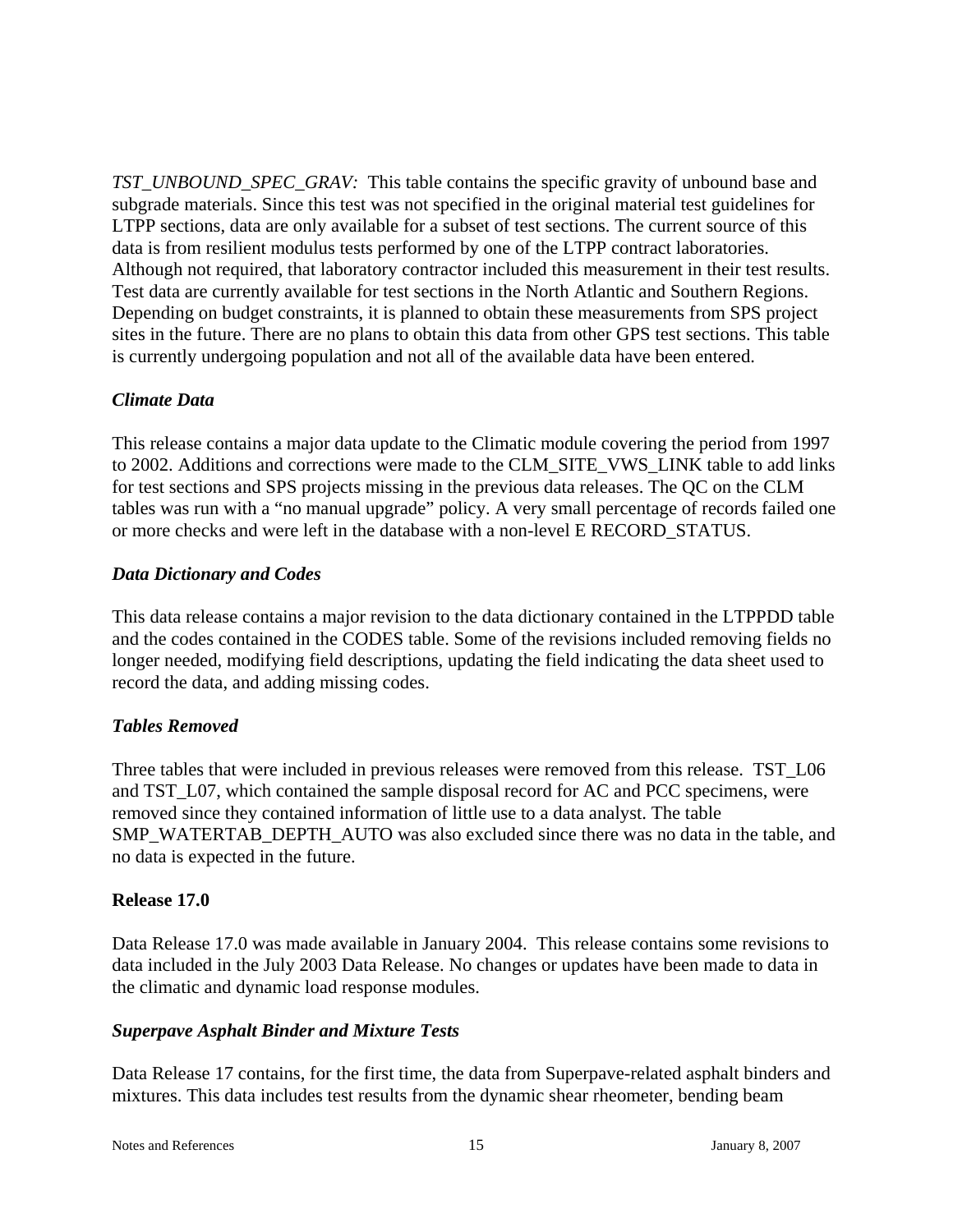rheometer, direct tension, gyratory compaction, and volumetric and gravimetric properties of gyratory compacted specimens. This data represents only a partial set of available data. LTPP contractors are still in the process of entering these data and resolving errors. More data are expected to be included in Release 18. Data users are encouraged to contact LTPP Customer Service with questions or problems that they may find in the contents of these new tables.

To store these data, the following eleven tables were added to the material test module (TST).

| <b>SDR Table Name</b> | <b>Contents</b>                                         |
|-----------------------|---------------------------------------------------------|
| TST LINK LAYER        | Links between TST_ID and layers in TST_L05B             |
| TST_LINK_SAMPLE       | Links between TST_ID and samples in                     |
|                       | TST SAMPLE LOG                                          |
| TST_AE07_MASTER       | Sample and configuration information for Dynamic Shear  |
|                       | Rheometer (DSR) test                                    |
| TST_AE07_DATA         | Data from Dynamic Shear Rheometer (DSR) test            |
| TST_AE08_MASTER       | Sample and configuration information for Bending Beam   |
|                       | Rheometer (BBR) test                                    |
| TST_AE08_DATA         | Data from Bending Beam Rheometer (BBR) test             |
| TST_AE09_MASTER       | Sample and configuration information for Direct Tension |
|                       | (DT) test                                               |
| TST_AE09_DATA         | Data from Direct Tension (DT) test                      |
| TST_SP01_MASTER       | Sample and configuration information for gyratory       |
|                       | compaction test                                         |
| TST_SP01_DATA         | Data from gyratory compaction test                      |
| TST SP02              | Asphalt mix volumetric and gravimetric information      |

Since some of these tests represent samples of materials used in more than one layer on multiple test sections, a field named TST\_ID is used as primary key in these tables to link material test results to test sections and pavement layers. The TST\_LINK\_LAYER table provides a linkage between TST\_ID and test sections and pavement layers in the TST\_L05B table, using the fields STATE\_CODE, SHRP\_ID, CONSTRUCTION\_NO, and LAYER\_NO. The TST\_LINK\_SAMPLE table provides linkage between TST\_ID and material sampling information contained in TST\_SAMPLE\_LOG using the fields STATE\_CODE, SHRP\_ID, FIELD\_NO and SAMPLE\_NO.

## *Supplemental Test Section QC*

This is the first data release that includes the results of quality checks on data from supplemental test sections constructed on the Specific Pavement Studies sites. The RECORD\_STATUS field in records for supplemental test sections should now be populated as it is for other test sections. Although the majority of the new checks worked as expected, data users may find some anomalies that have not been corrected. Please contact LTPP Customer Service with questions or issues related to supplemental section QC.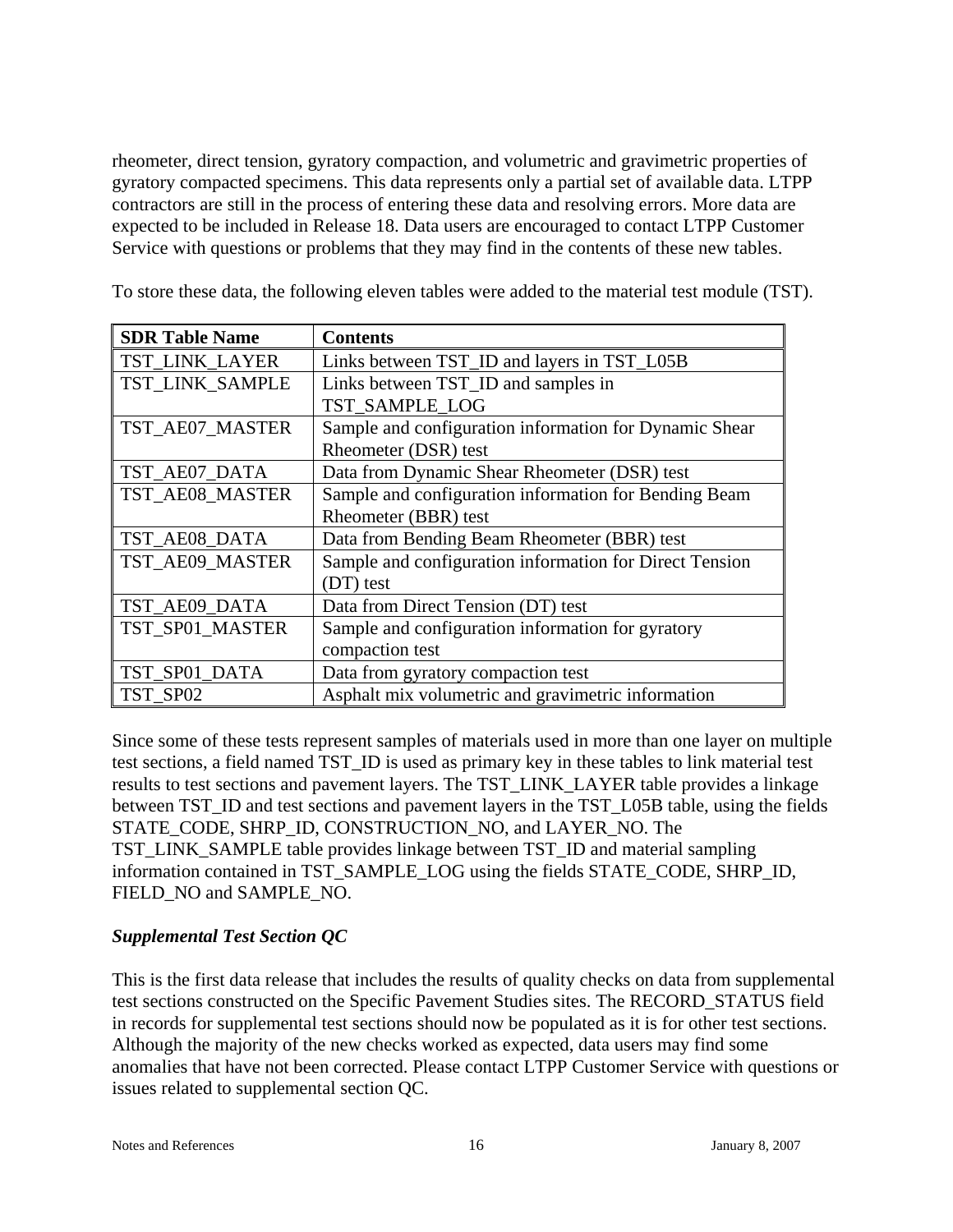#### *SPS 9 Construction Data*

SPS-9 construction data was first released in the July 2003 data release. Work continues on entering SPS-9 construction data to the SPS module.

#### *Traffic Monitoring Data*

Processing of traffic monitoring data collected between 1999 and 2002 has been substantially completed. Work continues on loading and resolving errors in "problem" data sets from this time period. More traffic monitoring data is expected to be available in the next data release.

#### *Distress Data*

Distress data processed by version 1.0 of the Padias software is being reprocessed with version 4.2 of the software. Distress survey records that have been migrated to the MON\_DIS\_PADIAS42 tables over the past several data releases have been removed from the MON\_DIS\_PADIAS tables.

#### **Release 16.0**

Data Release 16.0 was available in July 2003. This release contains some revisions to data included in the January 2003 Data Release and includes new pavement monitoring, construction and materials test data collected through May 2003.

One new table, TRF\_MONITOR\_LTPP\_LN, was added to the Traffic module for this release. Another table, TRF\_MONITOR\_AXLE\_DISTRIB, was restructured. The old TRF\_MONITOR\_AXLE\_DISTRIB table was structured as one record per axle type per weight bin or 160 records per site per year. All bins and all axle types are present for every site (even some without weight data). The new TRF\_MONITOR\_AXLE\_DISTRIB has one record per axle type per vehicle class or a maximum of 40 records per site per year. If an axle type or vehicle class was not weighed, there is no record in the database.

LTPP is in the process of implementing new and improved traffic analysis software and clearing the backlog of unprocessed traffic monitoring data. The two tables noted above contain the output from the new analysis software for pre-1998 data previously processed using the old software and post-1998 data that had not previously been processed and released. It is anticipated that the backlog of un-processed traffic monitoring data will be cleared in 2004. Some of the tables containing data created by the old traffic analysis software have been removed from this release.

This release also contains the first release of data from all of the SPS-9 construction data tables.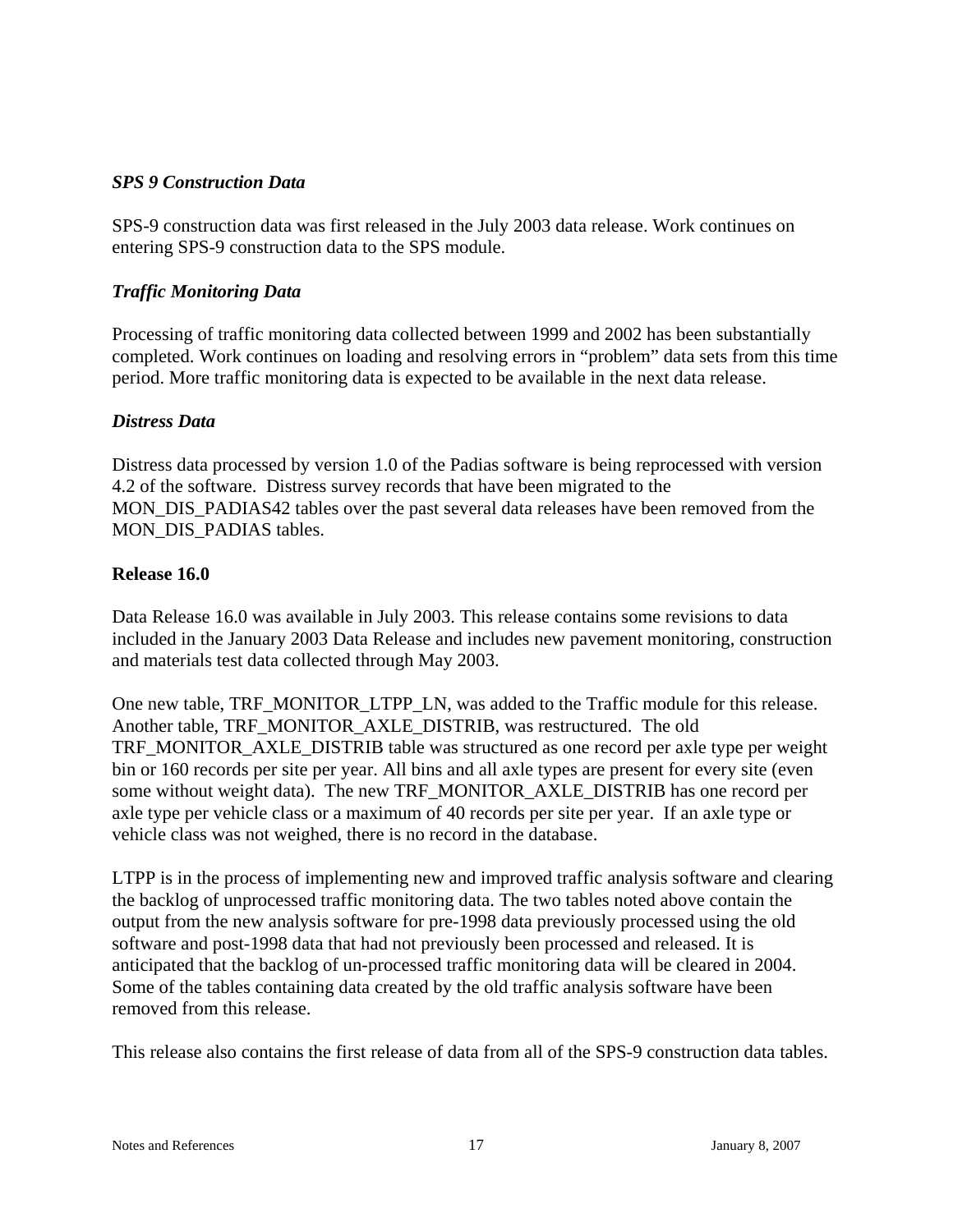A new table, LTPPTD, was added to the administration module. This table contains table descriptions for all of the tables included in the release. The Table Navigator software included in the release automates the database schema, including descriptions of all tables, fields and codes.

# **Data User Aids**

The Table Navigator Software, an electronic copy of the *Pavement Performance Database User Reference Guide,* and the *LTPP Information Management System: IMS Quality Control Checks* are included with in the SDR package. (Note, the Pavement Performance Database was previously referred to as the Information Management System (IMS).)

## **Table Navigator**

The **Table Navigator** software is contained in the "Table Navigator" folder on CD-1 or in the Reference Documents directory of the DVD. Double click on the setup.exe file to install the software. The folder also contains a .pdf file containing the Table Navigator Software Manual. Table Navigator provides information on the structure and content of the database. This software combines information from three reference documents, the Schema, the Data Dictionary, and the Codes Listing, described as follows:

Schema: The schema has variable names, variable types, their location in a flat file, formatting and units.

Data Dictionary: The Data Dictionary contains variable names, descriptions, units, and datasheet used to record the data. Coded values have the name of the code list used to validate entries (CODETYPE).

Codes Listing: The LTPP database contains variables populated with coded values (number or character) that represent an item in a list, such as materials supplier, soil type, or vehicle classification. All of these values are in the codes listing grouped by a codetype identifier. The codetype used for a given variable is in the CODETYPE field in the data dictionary entry for that variable. If any questions arise or the variables and their codes are not clear from the context, please contact the LTPP Customer Support Service Center.

## **Pavement Performance Database User Reference Guide**

This document was written to aid in understanding and using the LTPP Pavement Performance Database. The document contains an introduction to the structure of the LTPP program, a description of the location of various data elements, contents of the data tables, and other tips and examples. A review of this document will give the user a good overview of LTPP data. The Pavement Performance Database User Reference Guide can be found on CD-1 in the Reference Documents folder.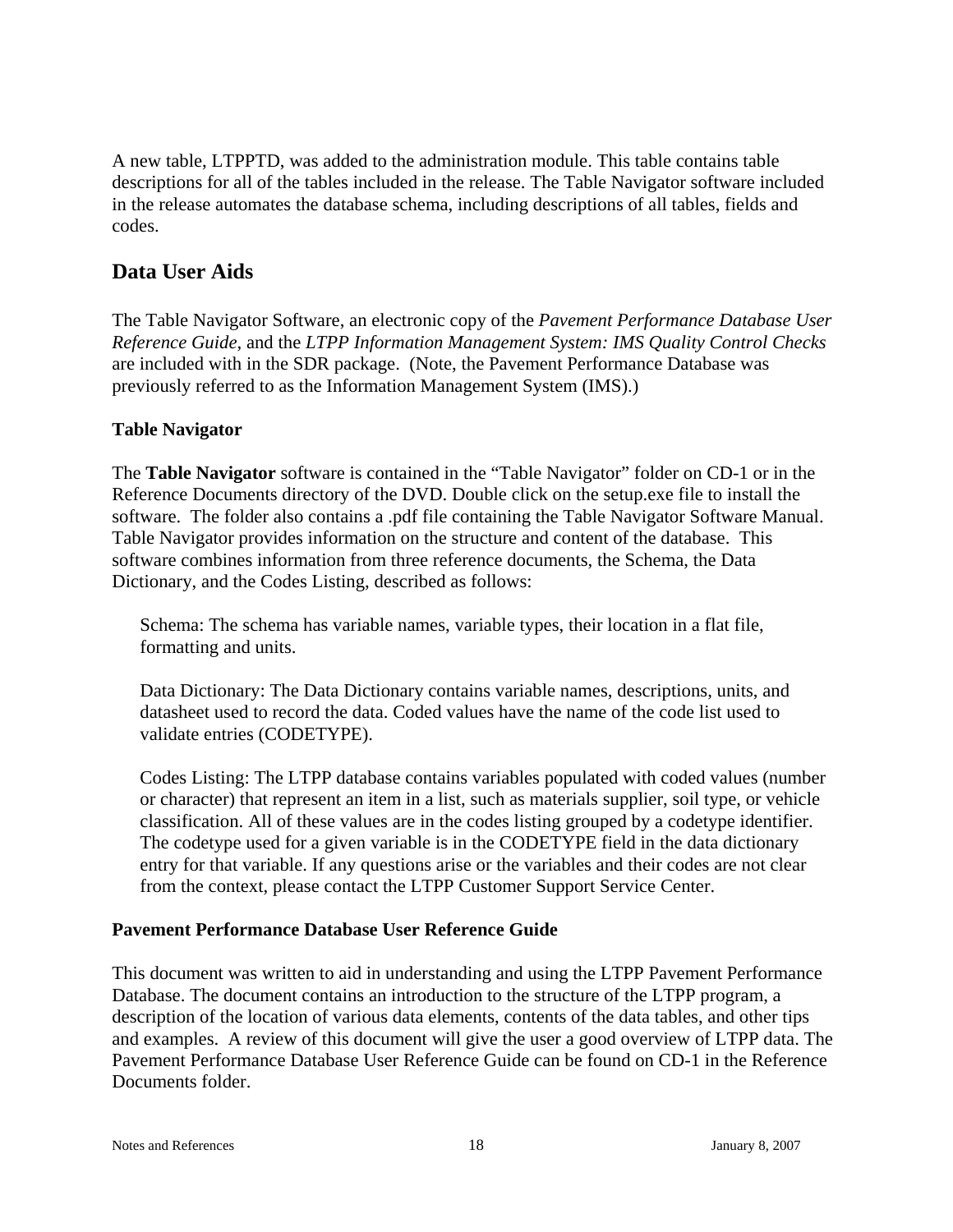## **LTPP Data Quality Checks**

A zipped file containing the document *LTPP Information Management System: IMS Quality Control Checks* has been included with this distribution. Quality control involves record-byrecord checks of data in the SDR. This document specifies all of the checks applied to the data after it is loaded into the database. It is updated as changes are made in the quality control checks, though updates often lag behind the changes. The document indicates what information the database designers considered critical for analysis and expectations for reasonable values and rational relationships. Data may be provided which has not met one or more of these criteria or for which no such criteria exist. The data quality check document permits the user to see what automated checks have been applied to the data.

See the section on Data Quality Checks at the end of this document for more information.

# **Reference Tables**

Several reference tables are contained in each Access database in the SDR. These tables are listed below:

## **EXPERIMENT\_SECTION**

The **EXPERIMENT\_SECTION** table is the master table for test sections included in the database. It provides key variables by which other tables may be linked including STATE\_CODE, SHRP\_ID, and CONSTRUCTION\_NO. Its principal use is to identify the experiment to which a section or site belongs and construction-related changes which have occurred over its life.

## **LTPPDD**

The Data Dictionary (LTPPDD) contains the datatype, units, codetype (where applicable), description, and other information about each field in the database.

## **LTPPTD**

The LTPPTD provides a description of the contents of each table.

## **CODES**

The CODES table is a list of coded values used in the database and their definitions.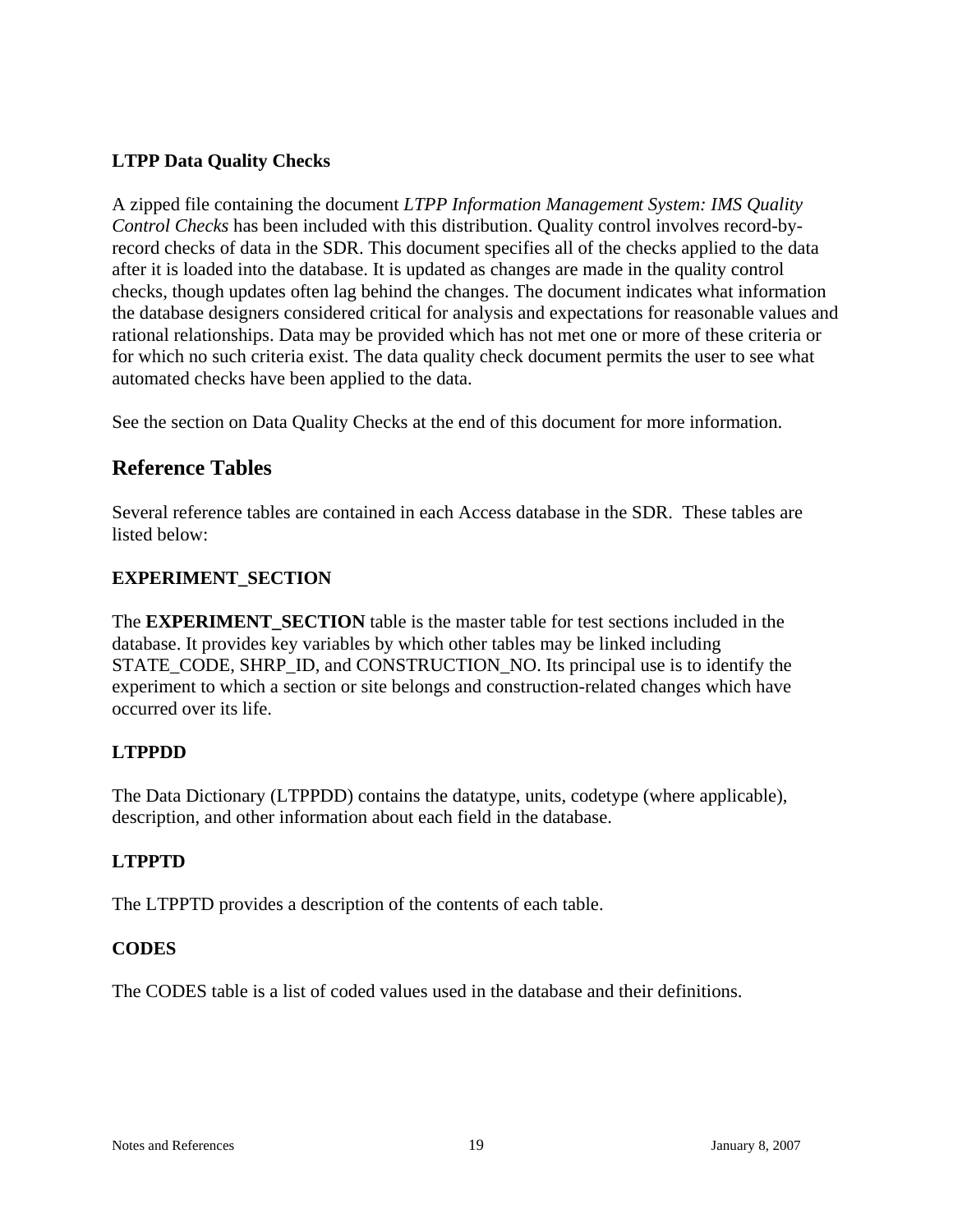# **Data Quality Checks**

Large amounts of data are supplied on paper forms from many different agencies. QC checks on this information consist of reviews for completeness and reasonableness of the provided information.

Data in the database undergo several levels of data quality checks. The results of these checks are recorded in the RECORD\_STATUS field. All data tables contain a RECORD\_STATUS field. There are three major types of QC checks:

- 'C' Level Checks: These are checks to identify critical fields that contain a null value. In some cases, these checks are replaced by non-null restrictions placed on critical fields during the table design that prevent a record from being created if a value for that field is not entered.
- 'D' Level Checks: These are range checks on the reasonableness of values entered in a field. For example, the range check for deflection data from the center sensor on a Falling Weight Deflectometer (FWD) is 5  $\mu$ m to 2032  $\mu$ m.
- 'E' Level Checks: These are termed intra-modular and intra-field checks. This category contains a wide range of checks. The common property of these checks is that they compare the value in one field of a table to the value in another field that may or may not be in the same table. For example, an 'E' level check is used to see if pavement layer temperature gradient data exists for each FWD data set. In addition, 'E' level checks are used to enforce referential integrity between parent and child tables.

These QC checks are performed sequentially  $D'$  level checks are applied to records passing 'C' level checks, and 'E' level checks are applied to records passing 'D' level checks. A level is the starting point. If a record fails a check, its record status remains at the next lower status. For example, records failing a level 'D' check have a status of 'C'. A procedure exists to manually upgrade record status, if a record failing a check has been examined and found to be acceptable.

A few modules contain level B checks and these are documented in the QC Manual. Most previous level B checks have been incorporated into level E checks. Any records remaining at level A where explicit level B checks are not documented in the QC Manual, most likely do not have a valid test section identification number (i.e., state  $\text{code} + \text{shrp}$  id). Records with invalid test section identification numbers will not be processed by any of the QC programs.

Records with a level E status can mean the following:

- Records have passed all of the current data checks.
- Records may have failed some data checks, but were manually upgraded after inspection